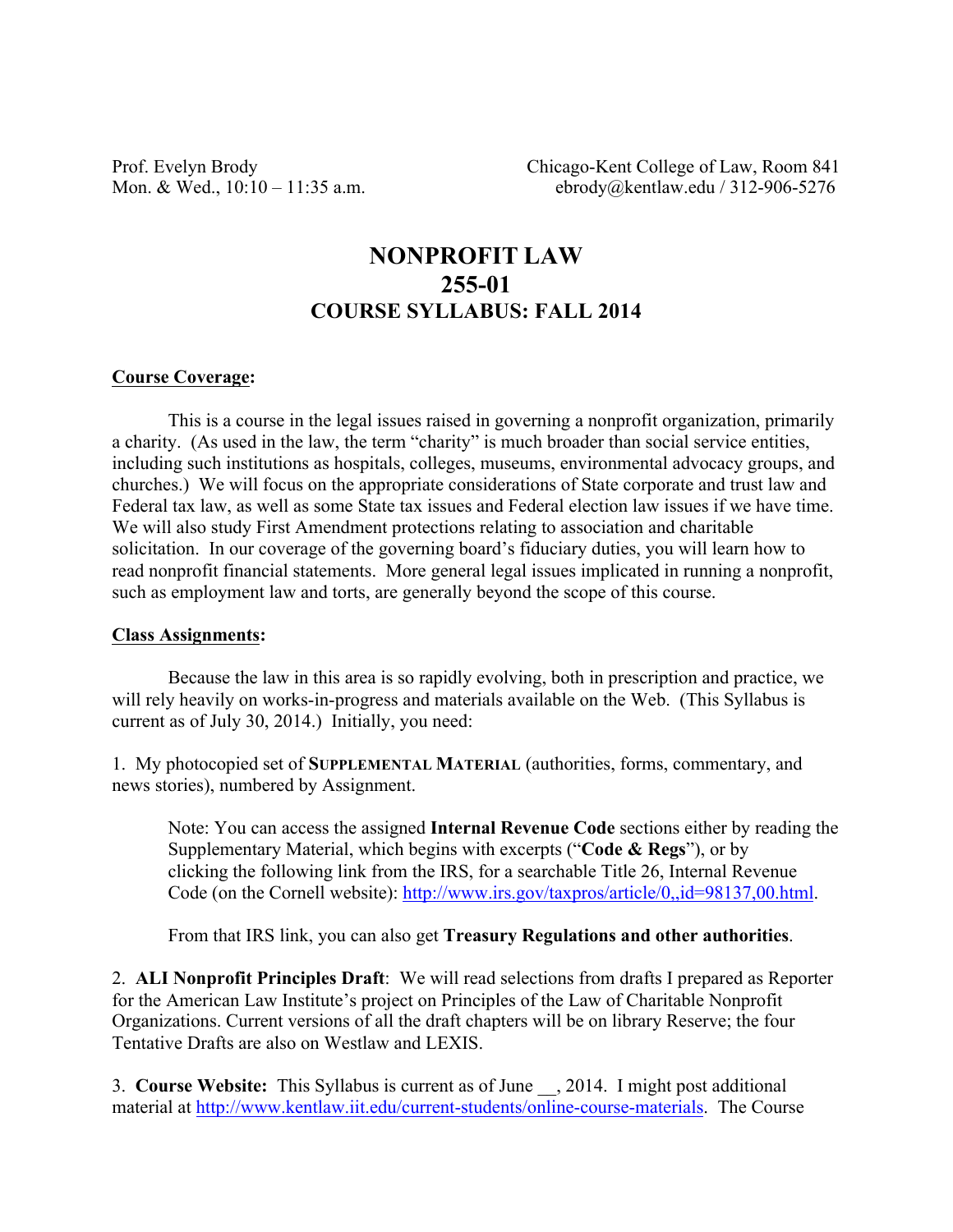Webpage also has this Syllabus, with its hot links. Major sources are:

http://www.irs.gov/Charities-&-Non-Profits (for all types of tax-exempt organizations)

http://www.charitygovernance.com (for events through mid-2011; maintained by Jack Siegel)

http://www.cyberdriveillinois.com/departments/business\_services/business\_not-forprofit/home.html (Illinois Secretary of State; click on "Business Organization Acts" to get to "Nonprofit Corporations" – really!)

http://illinoisattorneygeneral.gov/charities/index.html (Ill. Attorney General, Charities Division)

http://www.law.columbia.edu/center\_program/ag/policy/CharitiesProj (Columbia Law School)

http://philanthropy.com/section/Todays-News/284/ (links to news stories on nonprofits)

http://www.guidestar.org (recently filed IRS Form 990s for charities) – visit frequently! Forms 990 back to 2003 are available from Economic Research Institute at: http://www.eri-nonprofit-salaries.com/index.cfm?FuseAction=NPO.Search&trkid=292-49

http://lawprofessors.typepad.com/nonprofit/ (academics' commentary on current developments)

http://www.charitygovernance.com (Jack Siegel's blog; active through mid-2011)

http://ncpl.law.nyu.edu/ncplsearch (National Center on Philanthropy and the Law, NYU School of Law – excellent searchable bibliography)

# **Buddy System and Assignments, Attendance, Preparation, Exam, and Grade:**

To make preparing for class more effective, you must form into groups of two or three. Let me know who your co-counsel are (if you wish, see me and I'll pair you off). Your group should meet regularly to discuss the material. **Starting with our second class, your group must SUBMIT 2 or 3 BRIEF COMMENTS OR QUESTIONS (no answers required!) about the assignment, no later than one hour before EACH CLASS** – these will help the class discussion.

**The grade will be based primarily on your exam**. (The 3-hour exam will be completely open-book; for more info, see the end of this Syllabus.) **I reserve the right to bump up your grade one notch for consistently good questions and to bump down your grade if you consistently neglect to send in questions. Separately, I reserve the right to increase your grade one notch for productive class participation. You may take this course pass/fail.**

Get organized; *keep up*; and contact me with questions (preferably with your co-counsel). If you're unprepared, at least come to class, but please let me know.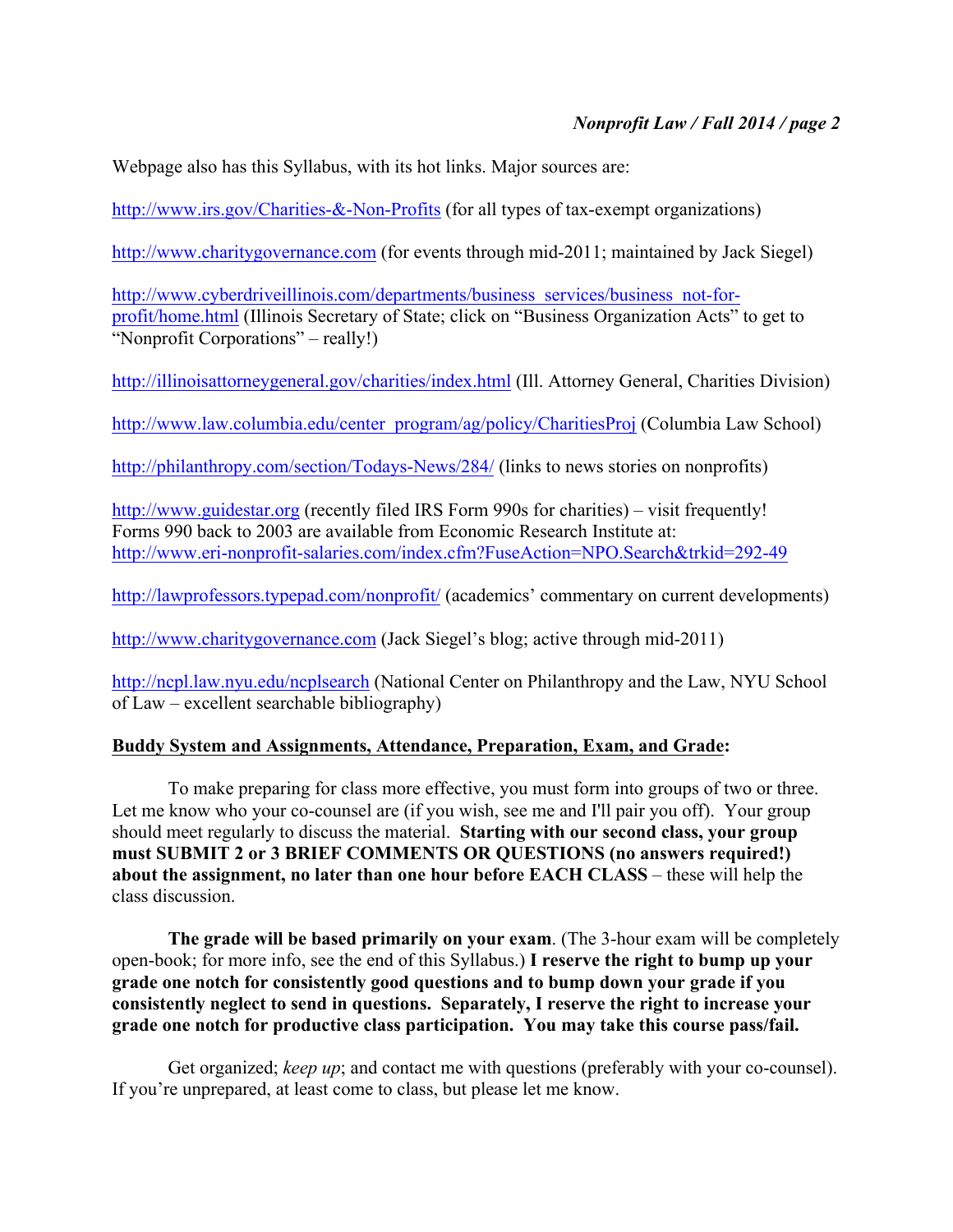# **LEGAL LANDSCAPE FOR NONPROFIT ORGANIZATIONS**

# **1. Overview of the Legal Landscape for Nonprofit Organizations**

As you try to get your hands around "the nonprofit sector," think about whether the concept of three sectors (government, business, and nonprofit) makes sense. Who has done and does more "good" – the Gates Foundation or Microsoft? (Steve Jobs never saw the social need to focus his efforts on organized philanthropy as opposed to Apple.)

| Supp.: | For an idea of what we can readily learn about a charity, skim the excerpts<br>from the Feed the Children's 2009 Form 990 (the Core Form and relevant<br>portions of Schedule O (explanations)). Note that Feed the Children has<br>since cleaned up these governance issues that we will examine later!                                                                                                                                                                           |
|--------|------------------------------------------------------------------------------------------------------------------------------------------------------------------------------------------------------------------------------------------------------------------------------------------------------------------------------------------------------------------------------------------------------------------------------------------------------------------------------------|
| Web:   | Table III from the Joint Committee report describing federal law on tax-<br>exempt organization (JCX-53-07, July 19, 2007), at pp. 33-34 of<br>http://www.jct.gov/publications.html?func=startdown&id=1411).                                                                                                                                                                                                                                                                       |
|        | For statistical information drawn from federal tax filings, see                                                                                                                                                                                                                                                                                                                                                                                                                    |
|        | http://www.urban.org/UploadedPDF/412674-The-Nonprofit-Sector-in-<br>Brief.pdf. For data on Illinois charities, go to:                                                                                                                                                                                                                                                                                                                                                              |
|        | http://nccsdataweb.urban.org/PubApps/profileDrillDown.php?state=IL&rpt=RPC                                                                                                                                                                                                                                                                                                                                                                                                         |
|        | When you hear "charity," do you think "redistribution"? See<br>http://www.washingtonpost.com/blogs/wonkblog/wp/2013/05/30/only-a-<br>third-of-charitable-contributions-go-the-poor/.<br>See the chart of 50 largest charities (by revenue), at<br>http://www.csmonitor.com/Business/Guide-to-Giving/America-s-Top-50-<br>charities-How-well-do-they-rate.                                                                                                                          |
|        | Read Put Barber, "Five Tips and a Warning" – particularly the warning –<br>at http://nccsdataweb.urban.org/PubApps/nonprofitfaq.php?i=520&c=21.<br>Much other advice is available from a long list at<br>http://nccsdataweb.urban.org/PubApps/nonprofitfaq.php.<br>Does the world needs a new charity to respond to every problem (think)<br>Superstorm Sandy, the Newtown shootings, the Boston Marathon<br>bombings)? See http://www.irs.gov/Charities-&-Non-Profits/Charitable- |
|        | Organizations/Disaster-Relief-Resources-for-Charities-and-Contributors.                                                                                                                                                                                                                                                                                                                                                                                                            |
|        |                                                                                                                                                                                                                                                                                                                                                                                                                                                                                    |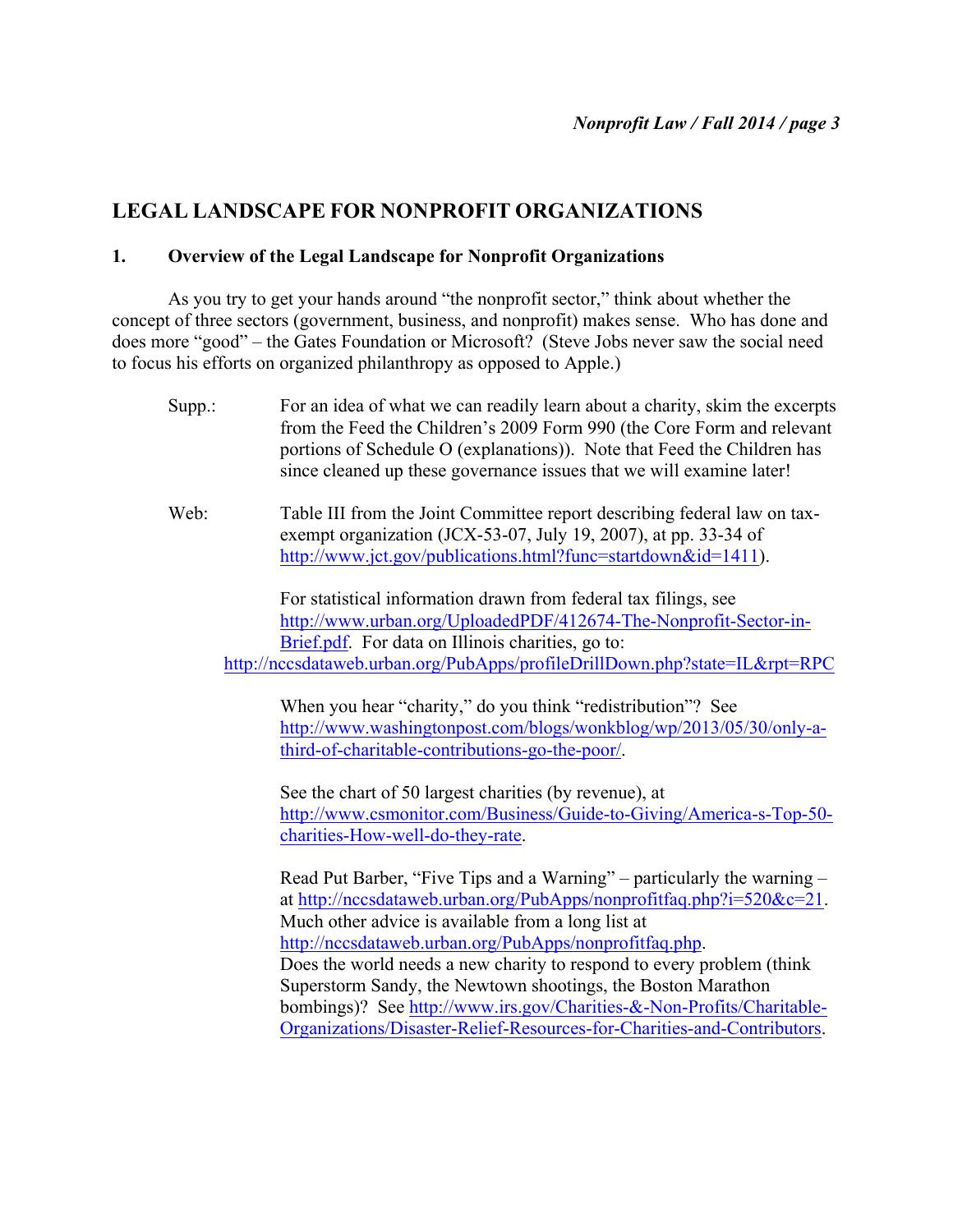# **2. Nonprofit Associations as Expressive Activity: Constitutional and Policy Issues**

Supp.: *State ex Rel. Grant v. Brown*, 313 N.E.2d 847 (Ohio 1974), and *Association for the Preservation of Freedom of Choice v. Shapiro*, 174 N.E.2d 487 (N.Y. 1961); excerpts from *Boy Scouts of America v. Dale*, 530 U.S. 640 (2000), and April 2014 news stories.

Web: For info on the Boy Scouts of America, see: May 2013 changes to membership requirements, distinguishing between gay members (OK) and gay adult leaders (not [yet?] OK), at http://www.scouting.org/sitecore/content/MembershipStandards/Resolutio n/FAQ.aspx; news story on corporate versus religious sponsors at http://www.washingtonpost.com/local/boy-scouts-shift-on-gay-youthban/2013/06/01/c99d6312-c87b-11e2-9f1a-1a7cdee20287\_story.html?hpid=z1; letter expelling Seattle troop at end of posting at http://www.glaad.org/blog/boy-scouts-toss-out-church-overgay-scoutmaster#letter.

> For fallout from Susan B. Komen Foundation's (subsequently reversed) decision to stop funding Planned Parenthood, see http://www.npr.org/blogs/health/2012/06/01/154135526/plannedparenthood-controversy-hangs-over-komens-fundraising-races; and http://www.washingtonpost.com/national/health-science/komen-cancels-3 day-walk-in-dc-six-other-cities-in-2014/2013/06/04/df9b50dc-cd4b-11e2- 9f1a-1a7cdee20287\_story.html?hpid=z3. For recommendations on how charity leaders can avoid "getting Komened," see Michael Peregrine's piece at http://www.mwe.com/files/Publication/36e00978-7eea-411f-9a09-3f76dc7a53f8/Presentation/PublicationAttachment/80853d9d-04b0- 4704-8948-438a8ef115d5/Steps-Charity-Leaders-Can-Take.pdf?

As the Boy Scouts case illustrates, "federated" charities suffer particular associational issues, such as when a church schisms and a dispute arises over property ownership.

> If you're interested, see the application of state franchise law in *Girl Scouts of Manitou Council, Inc. v. Girl Scouts of America*, 646 F.3d 983 (7th Cir. 2011), and commentary at http://www.nixonpeabody.com/linked\_media/publications/Nonprof it Alert 06 08 2011.pdf. Judge Posner asked "what's the difference between the Girl Scouts and Dunkin' Donuts?"!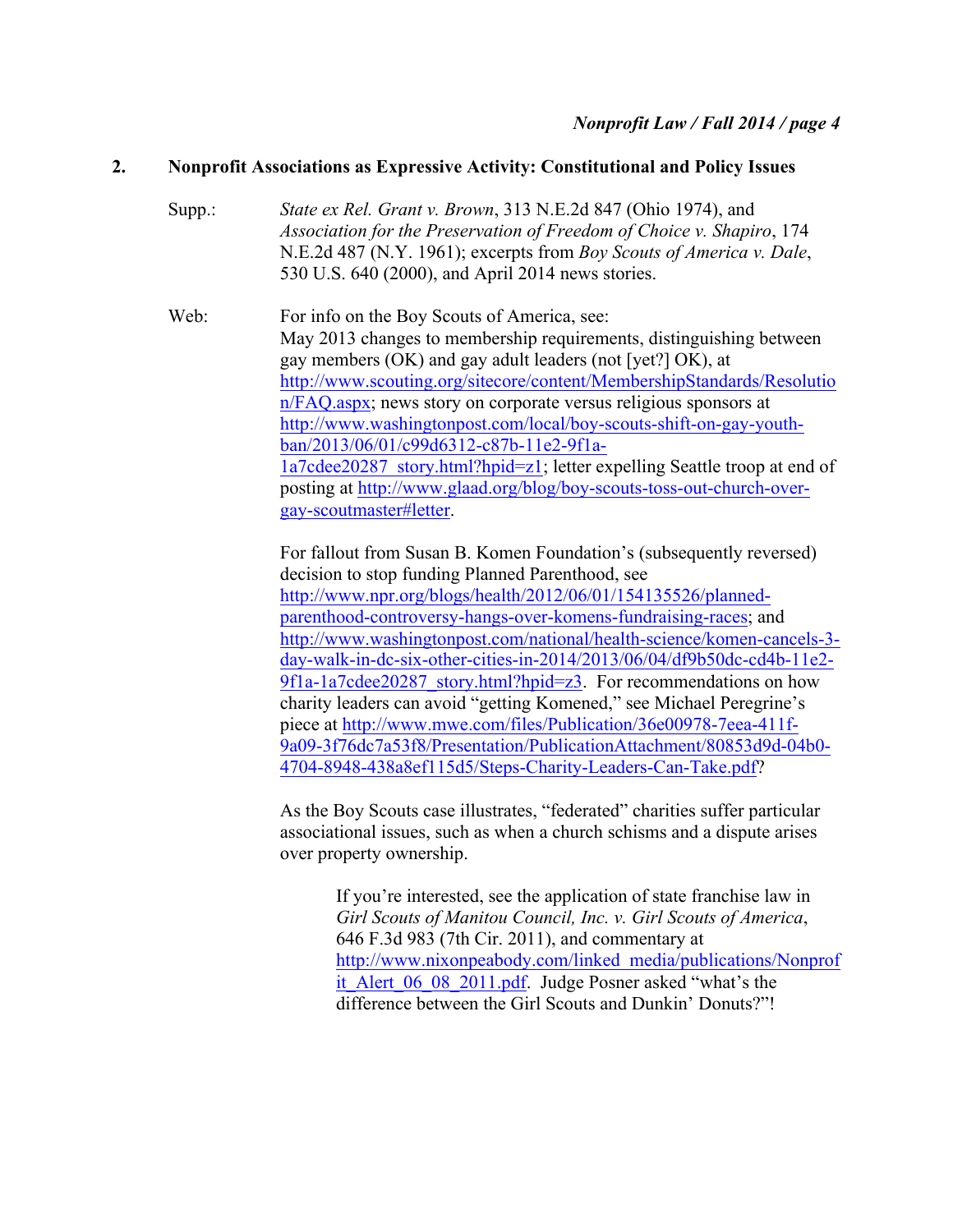# **3. Charitable and Nonprofit Purposes**

Web: Read Article 3 (Purposes and Powers) in the Illinois Not-for-Profit Corporation Act, available on the Secretary of State's website (go to http://www.cyberdriveillinois.com/departments/business\_services/incorpo ration/nfp\_instructions.html and click "list of the purposes" for 805 ILCS 105 / General Not-for-Profit Corporation Act of 1986).

> For a preview of many issues, see http://nypost.com/2014/06/02/nycs-topnonprofit-hospitals-spend-little-on-care-for-uninsured/.

Supp.: *Marsh v. Frost National Bank*, 129 S.W.3d 174 (Tex. App. 2004).

*Illegal purposes and purposes against public policy:*

*Jackson v. Phillips* (Mass. 1867), construing the bequests of a testator who died in 1861, upheld as charitable a trust to advocate for emancipation and to support fugitive slaves. The court acknowledged: "Gifts for purposes prohibited by or opposed to the existing laws cannot be upheld as charitable, even if for objects which would otherwise be deemed such." The court then famously declared:

"A charity, in the legal sense, may be more fully defined as a gift, to be applied consistently with existing laws, for the benefit of an indefinite number of persons, either by bringing their minds or hearts under the influence of education or religion, by relieving their bodies from disease, suffering or constraint, by assisting them to establish themselves in life, or by erecting or maintaining public buildings or works or otherwise lessening the burdens of government."

Here: "The manner stated of putting an end to slavery is not by legislation or political action, but by creating a public sentiment, which rather points to moral influence and voluntary manumission. . . . Giving to the bequest that favorable construction to which all charitable gifts are entitled, the just inference is that lawful means only are to be selected, and that they are to be used in a lawful manner." The court also saved the purpose of aiding fugitive slaves: "To supply sick or destitute fugitive slaves with food and clothing, medicine and shelter, or to extinguish by purchase the claims of those asserting a right to their service and labor, would in no wise have tended to impair the claim of the latter or the operation of the Constitution and laws of the United States; and would clearly have been within the terms of this bequest." However, the court also ruled: "It is quite clear that the bequest in trust to be expended 'to secure the passage of laws granting women, whether married or unmarried, the right to vote, to hold office, to hold, manage and devise property, and all other civil rights enjoyed by men,' cannot be sustained as a charity."

Web.: Denial letters for pro-polygamy organizations: IRS Determination Letter 2013-23-025, at http://www.irs.gov/pub/irs-wd/1323025.pdf; and Determination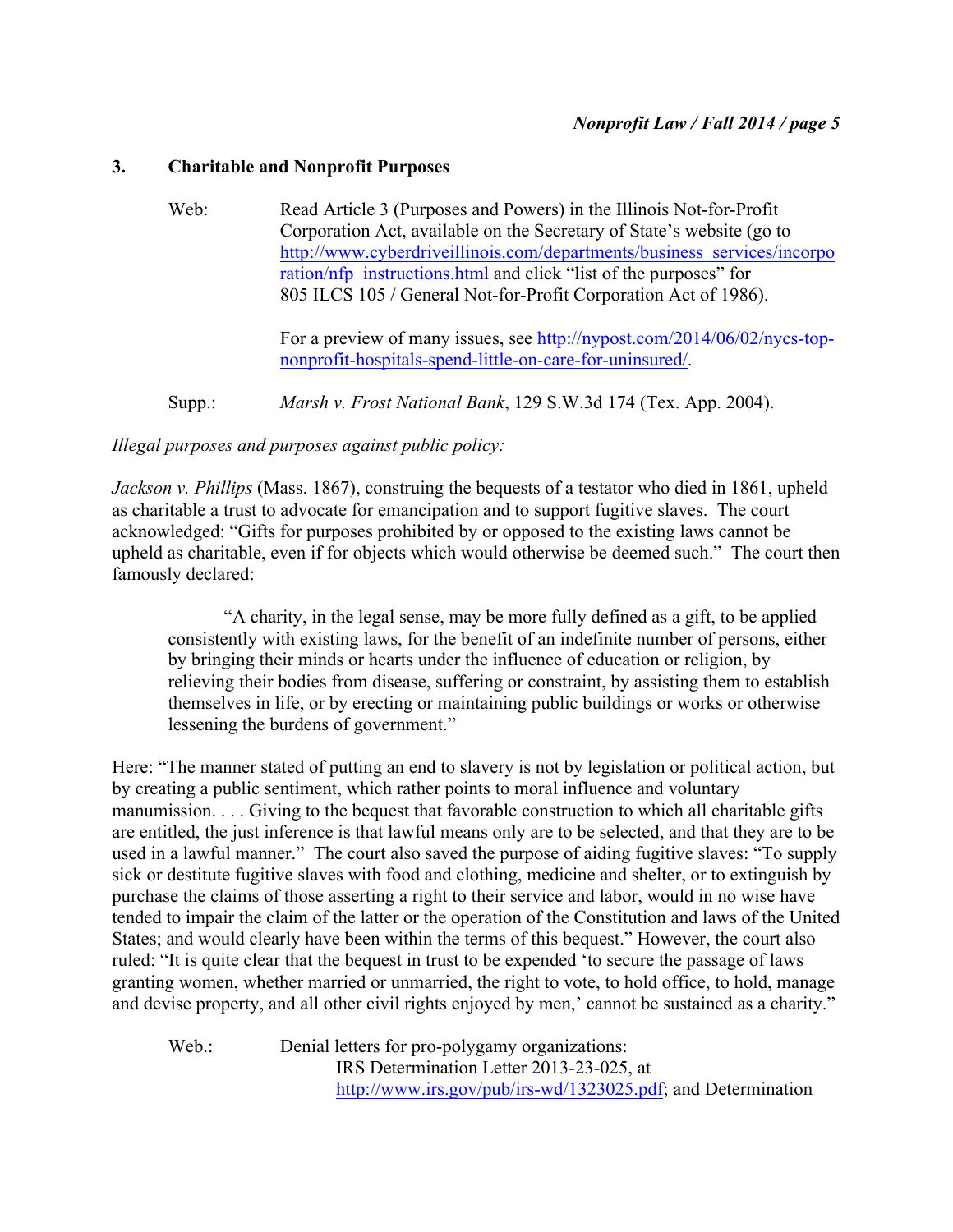Letter 2013-25-015 at http://www.irs.gov/pub/irs-wd/1325015.pdf.

Note: We also consider the definition of charity for purposes of federal tax-exemption in **Assignment 4**, and focus on other aspects of tax exemption throughout the semester.

Case Law: Skim *Bob Jones University v. U.S.*, 461 U.S. 574 (1983), and especially Powell's famous concurrence.

> Note: Bob Jones III apologized for and announced a change in Bob Jones University's racial policy in 2000 (see http://www.bju.edu/communities/ministries-schools/positionstatements/race-statement.php), but the university still has not obtained (sought?) federal tax exemption. It does, though, have charitable affiliates, notably a museum and scholarship funds, to which deductible contributions may be made (see http://bjugiving.giftlegacy.com/?pageID=1003).

Web: [We examine the federal tax requirements for charity more thoroughly in **Assignment 4** (see particularly the ruling on Project Veritas).]

> As to terrorism, Treasury regulations (at 31 CFR § 594.409) explain: "Unless specifically authorized by the Office of Foreign Assets Control pursuant to this part, no charitable contribution or donation of funds, goods, services, or technology, including contributions or donations to relieve human suffering, such as food, clothing, or medicine, may be made by, to, or for the benefit of, or received from, any person whose property and interests in property are blocked. . . ." See the Ford Foundation's grant-making policy, at http://www.fordfoundation.org/pdfs/grants/grantapplication-guide.pdf. If you're interested in an unusual criminal conviction, based on a false tax-exemption application and Forms 990, see *U.S. v. Mubayyid*, 658 F.3d 35 (1st Cir. 2011).

See Determination Letter 2010-33-039 (school lacking an adequate racial nondiscrimination policy), at http://www.irs.gov/pub/irs-wd/1033039.pdf.

Read the IRS's denial of  $\S$  501(c)(3) status to a social networking site, Determination Letter 201125045 (March 30, 2011, released June 24, 2011), at http://www.irs.gov/pub/irs-wd/1125045.pdf.

Read the IRS's denial of (c)(3) status to a synagogue, Determination Letter 201325017 (March 28, 2014, released June 24, 2013), available at http://www.irs.gov/pub/irs-wd/1325017.pdf.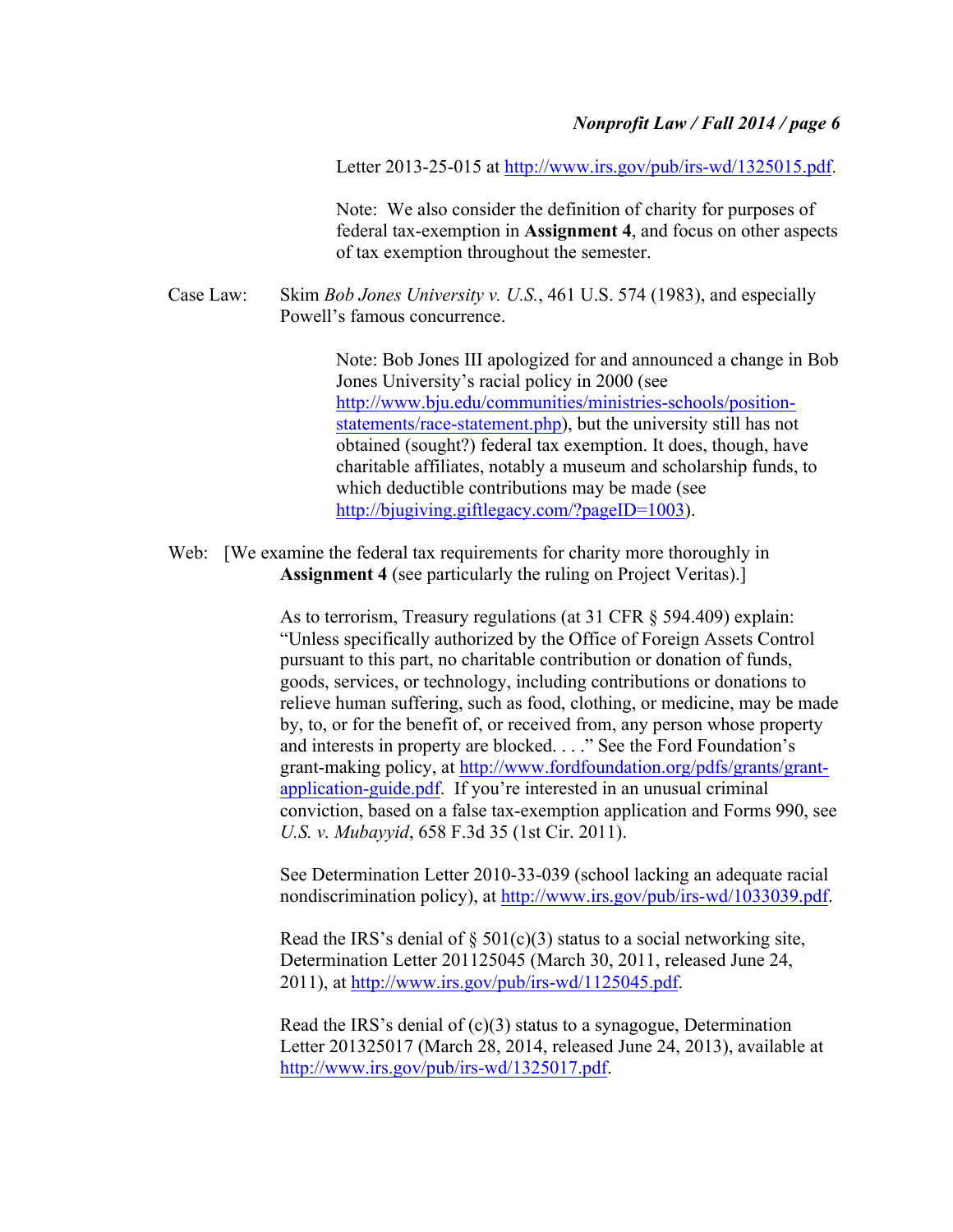# **4. Federal Tax Exemption: Basic I.R.C. § 501(c)(3) Requirements**

- Code&Regs: Internal Revenue Code  $\S$  501(c), particularly subsection (3); and Treas. Reg. §  $1.501(c)(3)-1(a)$ , (b), (c) & (d).
- Web: On the IRS's website, explore http://www.irs.gov/Charities-&-Non-Profits/Charitable-Organizations/Life-Cycle-of-a-Public-Charity. Here you will find links to the application form, Form 1023 and the new 1023- EZ (covered in **Assignment 24**); annual information returns (Forms 990, 990-EZ, and 990-PF). Also take a look at Forms 990-T (Unrelated Business Income Tax) (which we cover in **Assignment 23**) and 1120-POL (we cover political activity in **Assignment 22**), as well as Form 8283 (covered in **Assignment 18**). See also **Assignment 14**, where we'll focus on the governance questions on the Form 990 redesigned in 2008.

Go to http://www.irs.gov/pub/irs-pdf/p4220.pdf for the IRS's July 2014 publication "Applying for  $501(c)(3)$  Tax-Exempt Status." A flowchart is at: http://www.irs.gov/pub/irs-tege/eo\_determ\_process080409.pdf. Skim the compliance guide that the IRS sends to successful charities (a separate one is prepared for private foundations), at http://www.irs.gov/pub/irspdf/p4221pc.pdf; the guide for exempt orgs other than charities is at http://www.irs.gov/pub/irs-pdf/p4221nc.pdf.

**Much more interesting, though – and the way we'll proceed in class – is to explore an actual exemption application**. Reportedly because of a FOIA request, the IRS released the documents relating to the successful application of Project Veritas (selfdescribed muckraking journalist James O'Keefe's group); go to https://www.documentcloud.org/documents/96774-project-veritas.html (a PDF is at https://s3.amazonaws.com/s3.documentcloud.org/documents/96774/project-veritas.pdf).

> For information on hundreds of thousands of automatic revocations (starting in 2011) for failure to file a Form 990-N (the "e-Postcard"), as required by 2006 legislation, go to http://www.irs.gov/Charities-&-Non-Profits/Automatic-Revocation-of-Exemption.

Supp.: Does the IRS too readily grant (c)(3) exemption? (But see complaints about delayed exemption determinations, covered in **Assignment 22**, at http://www.reuters.com/article/2013/06/03/us-usa-irs-applications-insightidUSBRE95210L20130603.) And I'll explain what's happening in *Z Street v. Koskinen*, available at https://ecf.dcd.uscourts.gov/cgibin/show\_public\_doc?2012cv0401-49.

> For criticism of the exemption process, see Streckfus in the Supplement. **Assignment 24** looks at the new Form 1023-EZ for small charities.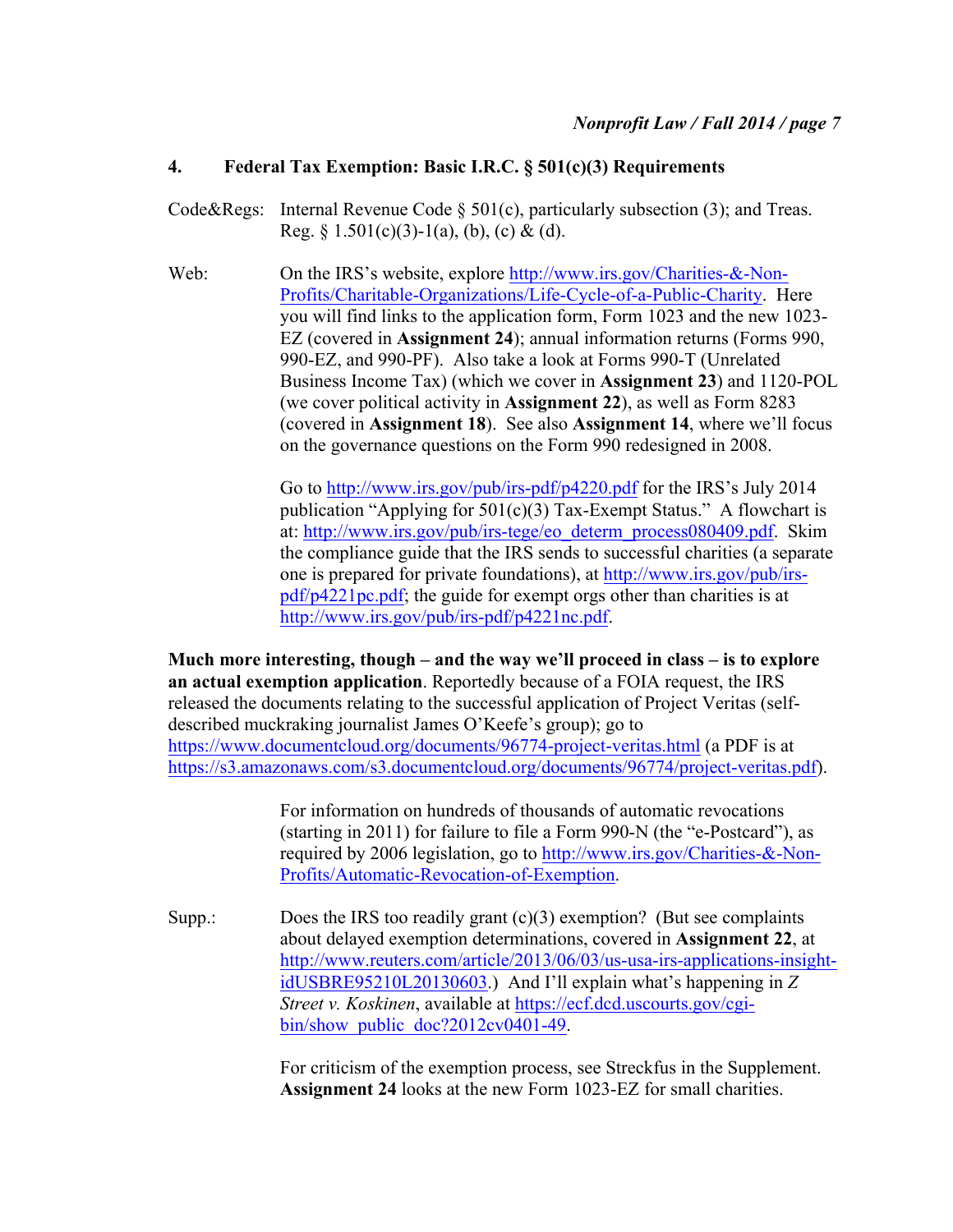### **5. The Corporate Form: Registration and Reporting.**

Supp.: For an overview, skim the ABA-Tax EO Committee checklist for small charities (also available at http://meetings.abanet.org/meeting/tax/MID14/media/eo-small-cartersupp.pdf) -- and return to this as we go through the semester.

### Note: We look at sample organizational documents in Assignment 6.

- Web: Go to the Charities Bureau on the Illinois Attorney General's website, at http://illinoisattorneygeneral.gov/charities/index.html.
	- Read: (1) FAQs;
		- (2) Filing Requirements;
		- (3) Registration and Annual Report Forms;

(4) Rules and Statutes (just skim the Charitable Trust Act; recall from **Assignment 3** that the Not-for-Profit Corporation Act is on the Secretary of State's website);

- (5) Forming a Charitable Organization;
- (6) Volunteer Board Members of Illinois Not-for-Profit Orgs.

Go to the Secretary of State's website at

http://www.cyberdriveillinois.com/departments/business\_services/busines s\_not-for-profit/home.html, and click "Business Organizations Acts" – Nonprofit Corporations are the second category. Click on General Notfor-Profit Corporation Act and read the Illinois requirements for the articles of incorporation. For publications, go to www.cyberdriveillinois.com/publications/business\_services/nfp.html, and read "Articles of Incorporation," "A Guide for Organizing Not-for-Profit Corporations, and "Not-for-Profit Annual Report."

For Massachusetts' database of regulated charities (with a homepage sidebar of links for One Fund Boston, created after the Boston Marathon bombings), go to http://www.mass.gov/ago/doing-business-inmassachusetts/public-charities-or-not-for-profits/public-charities-annualfilings/public-charities-annual-filings.html.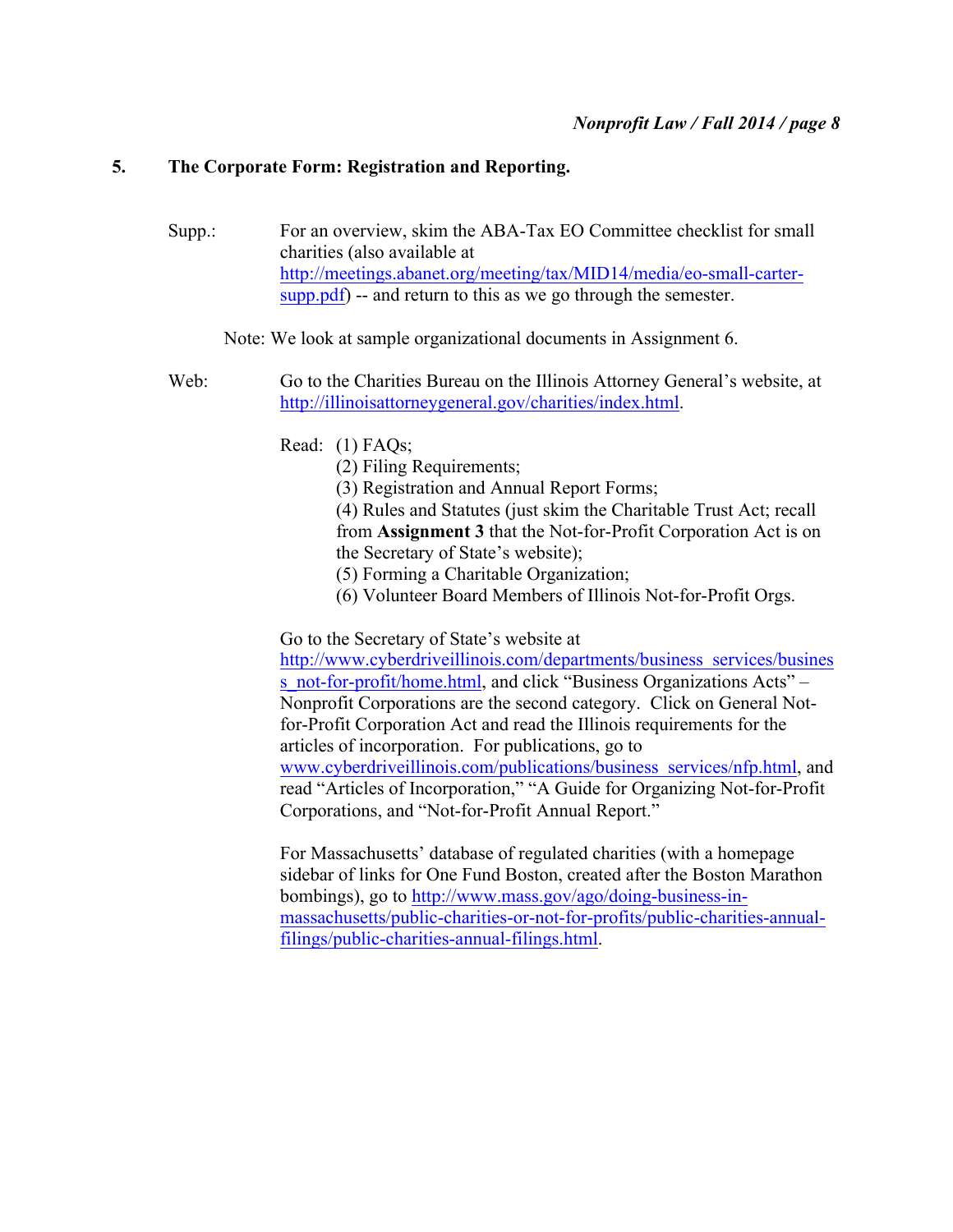# **6. Organizational Form: Comparing Charitable Trusts and Nonprofit Corporations**

- Statute: Read Article 8 (Directors and Officers) in the Illinois Not-for-Profit Corporation Act, available at http://www.ilga.gov/legislation/ilcs/ilcs3.asp?ActID=2280&ChapterID=65
- Case Law: *Oberly v. Kirby*, 592 A.2d 445 (1991).
- Supp: For analysis of the ALI project and the Model Nonprofit Corporation Act, Third Edition (2008), see excerpts from Brody, "The Ambitions And Limitations of U.S. Nonprofit Law Reform Projects" (2012), at 537-48. Note that we will spend time in future classes addressing in detail many of the issues raised in my article.
- Web: Take advantage of the Ford Foundation's laudable amount of disclosure (at http://www.fordfoundation.org/about-us/governance), and explore the links to the Foundation's Charter/Articles of Incorporation, Bylaws, Committee Charters and Membership, and procedures for the receipt, retention and treatment of complaints regarding accounting, internal accounting controls, and auditing matters.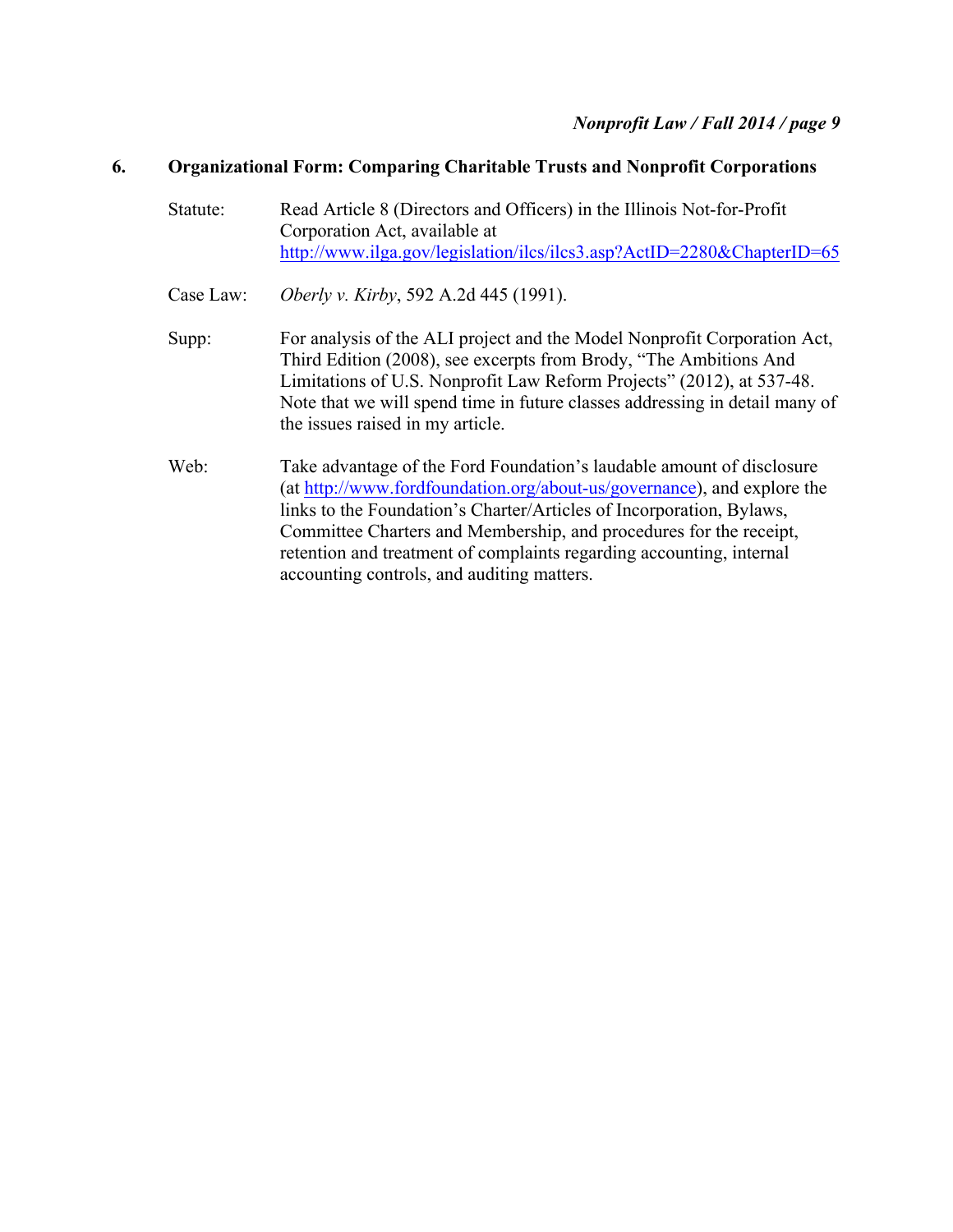# **GOVERNANCE: STATE FIDUCIARY LAW AND FEDERAL TAX RULES**

# **7. Fiduciary Duties in General**

| Statute:  | Look again (from Assignment 7) at Article 8 (Directors and Officers) in<br>the Illinois Not-for-Profit Corporation Act, available at   |
|-----------|----------------------------------------------------------------------------------------------------------------------------------------|
|           | http://www.ilga.gov/legislation/ilcs/ilcs3.asp?ActID=2280&ChapterID=65 --<br>nothing on fiduciary duties generally!                    |
| Case Law: | Stern v. Lucy Webb Hayes National Training School, 381 F. Supp. 1003<br>(D.D.C. 1974) (known popularly as the "Sibley Hospital Case"). |
| Supp.:    | ALI, excerpts from draft §§ 300, 315, and 320.                                                                                         |
| Web:      | Read the recommendations of a governance review conducted for the<br><b>Clinton Foundation:</b>                                        |
|           | http://www.clintonfoundation.org/assets/images/blog/2013/08 Aug/Publis                                                                 |
|           | hed%20Results%20from%20Corporate%20Review.pdf. Note that we will                                                                       |
|           | return to the issues raised here in later classes.                                                                                     |
|           | See Michael Wyland's criticisms of the governance portion of the Freeh                                                                 |
|           | report on Penn State (regarding the Sandusky scandal) at                                                                               |
|           | http://www.nonprofitquarterly.org/governancevoice/20779-freeh-report-                                                                  |
|           | on-penn-state-provides-little-guidance-on-nonprofit-governance.html.                                                                   |
|           | (The Freeh report and other material are also available at<br>http://progress.psu.edu/the-freeh-report.) For an uncomfortable story    |
|           | about Penn State's general counsel, see http://articles.philly.com/2012-07-                                                            |
|           | 26/news/32849268 1 grand-jury-jerry-sandusky-sandusky-investigation.                                                                   |
|           | If you're interested in the latest, in June the Pennsylvania attorney general                                                          |
|           | released a 339-page report how Penn State hindered its work by                                                                         |
|           | withholding requested records for a year:                                                                                              |
|           | http://filesource.abacast.com/commonwealthofpa/mp4_podcast/2014_06                                                                     |
|           | 23 REPORT to AG ON THE SANDUSKY INVESTIGATION.pdf.                                                                                     |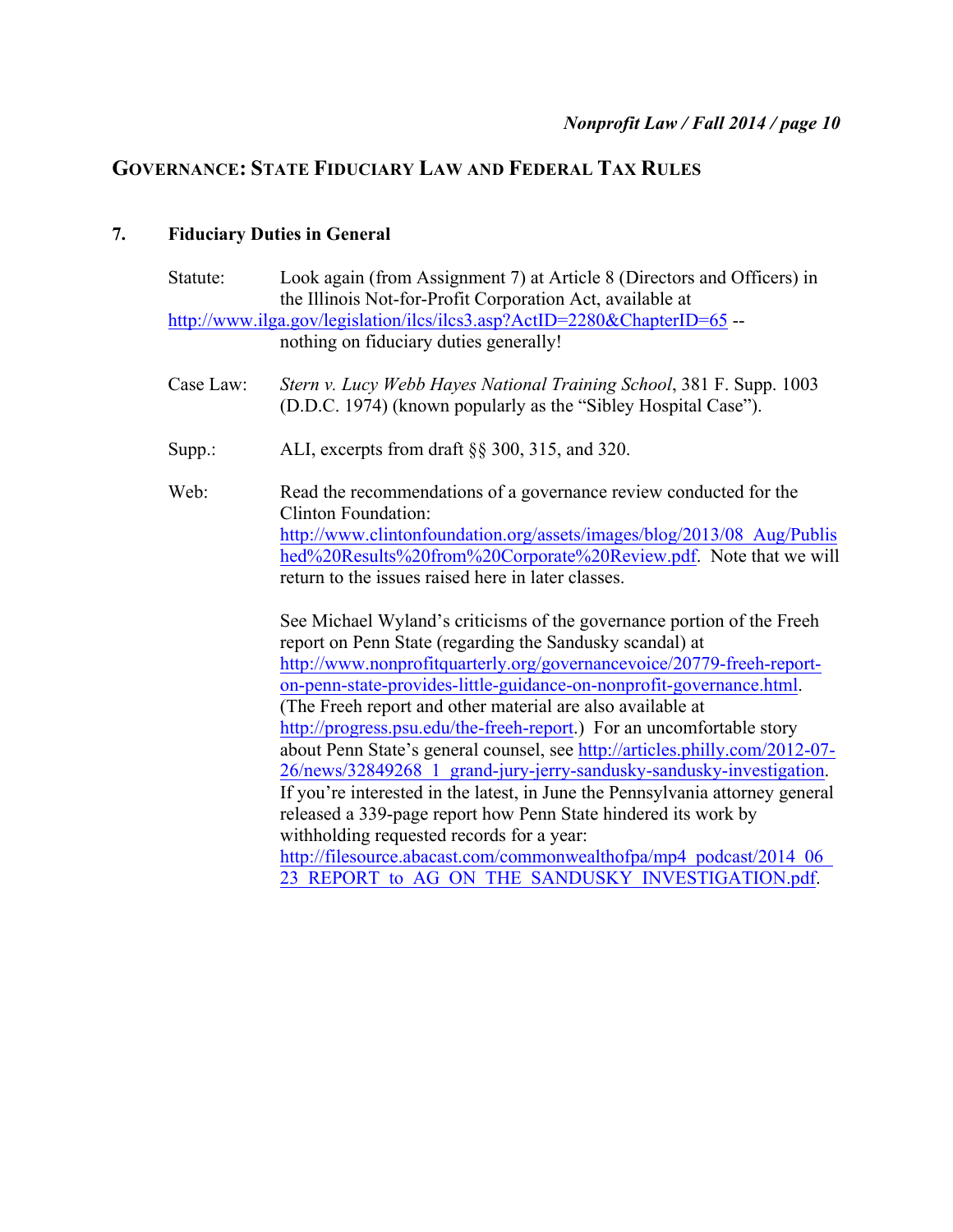### **8. Exploring the Duty of Loyalty: Conflicts of Interest**

- Statute: In Article 8 (Directors and Officers) in the Illinois Not-for-Profit Corporation Act, available at http://www.ilga.gov/legislation/ilcs/ilcs3.asp?ActID=2280&ChapterID=65 , read § 108.05(c) (compensation), § 10.60 (director conflict of interest), and § 108.80 (prohibited loans).
- Supp.: Rosenthal, *Lessons from the Report to the Board of Regents of the Smithsonian Institution* and materials (also available, with a 2009 GAO report, under "About the Board – Other Reading – Governance" at www.si.edu/governance); Donovan, *Heads of Big Nonprofits Won 3% Raises Last Year*.
- Web: Ostrower's 2007 *Findings on Financial Transactions between Nonprofits and Board Members*, at pages 7-11 of http://www.urban.org/UploadedPDF/411479\_Nonprofit\_Governance.pdf. Continue exploring the Ford Foundation's website – at http://www.fordfoundation.org/about-us/governance – specifically, its Standards of Independence, Trustee Code of Ethics, Staff Code of Conduct and Ethics, and Procedures for Approving Affiliated Grants.

For the Massachusetts AG's lengthy December 2013 nonprofit compensation report, go to http://www.mass.gov/ago/news-and-updates/pressreleases/2013/2013-12-19-nonprofit-ceo-comp.html (she unsuccessfully has been trying to obtain legislation to disallow or limit board pay). In 2012, New York Governor Andrew Cuomo issued an executive order that, among other things, placed a \$199,000 limit on the amount of state money that can be used to pay executives of nonprofits with state contracts. (Other states, including Illinois, are also considering compensation limits on charities that receive a minimum of state contracts or other funding.) Conflicting New York court decisions put into question the validity of this executive action. See http://executiveorder38.ny.gov (headed by the following "Legal Notice": "Based upon the April 8, 2014 decision in Agencies for Children's Therapy Services, Inc. v. New York State Department of Health, et al. ("ACTS"), covered providers conducting business in Nassau County need not file Executive Order 38 disclosures. . . . Please note that the ACTS decision is under appeal. Those affected by the ACTS' decision should periodically check the EO 38 website for updates regarding any changes to this notice.").

If you're interested, see Boyd, *Lawyers' Service on Nonprofit Boards: Managing the Risks of an Important Community Activity*, available at: http://apps.americanbar.org/buslaw/blt/2008-11-12/boyd.shtml.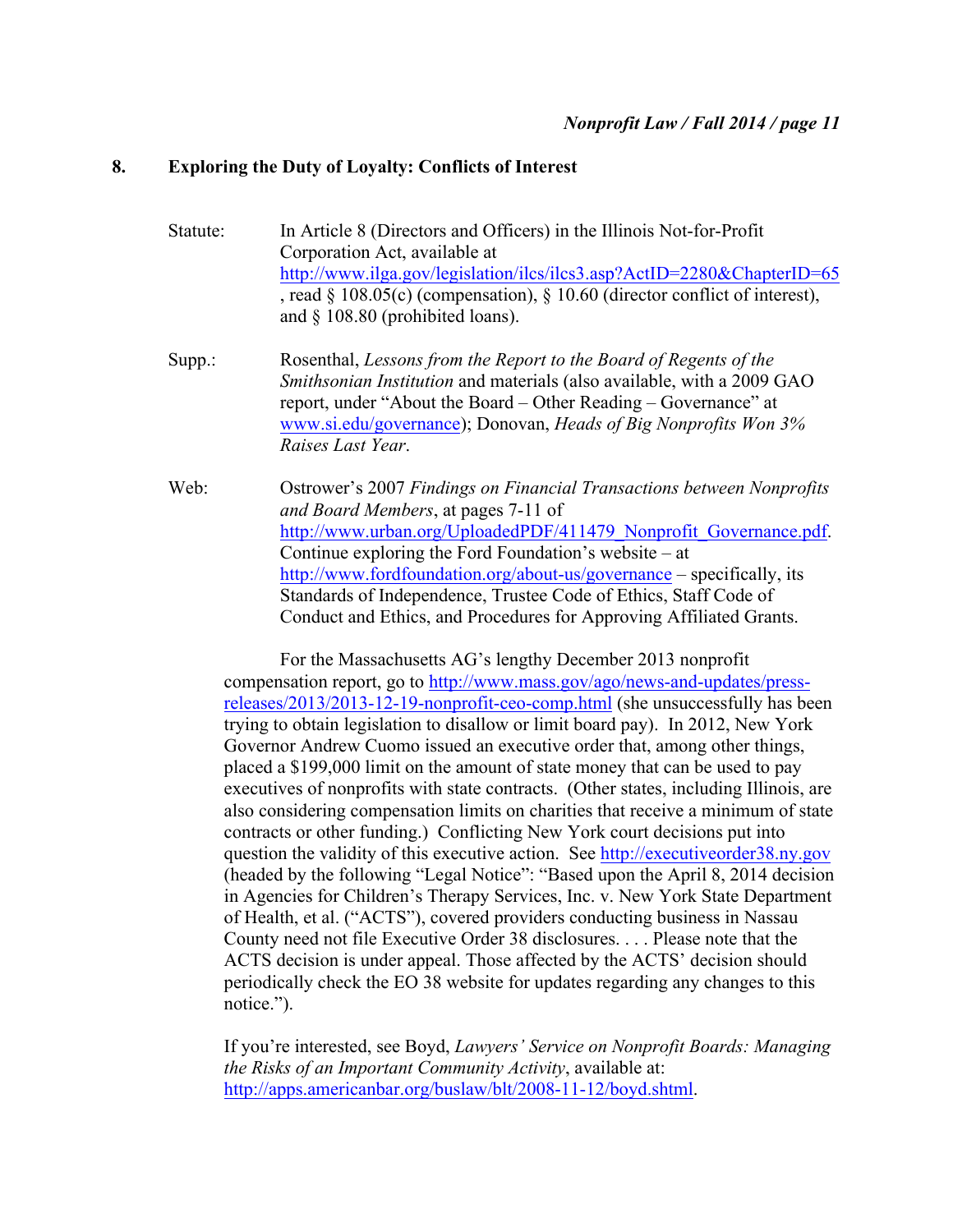# **9. Federal Tax Prohibitions on Private "Inurement"**

*(Note: This Assignment 9 could take up to two classes.)*

For context:

Supp.: The *Chronicle of Philanthropy*'s 2012 report on executive compensation – see particularly p. 9-5 ("No secrets anymore," referring to the publication of 990s on GuideStar)*.*

Web: Read http://www.washingtonpost.com/investigations/inside-the-hidden-world-of-theftsscams-and-phantom-purchases-at-the-nations-nonprofits/2013/10/26/825a82ca-0c26-11e3-9941- 6711ed662e71\_story.html and http://www.washingtonpost.com/investigations/nonprofit-groupsoften-seek-restitution-not-prosecution-when-money-goes-missing/2013/11/23/d7b7ba18-51f8- 11e3-9e2c-e1d01116fd98\_story.html. Note: While these diversions violate state law as well as federal tax law, it's the redesigned Form 990 that surfaces the issues.

Supp.: Fred Stokeld, *Lawmakers React to Charities' Disclosure of Asset Diversions.*

# Private Inurement and Private Benefit:

- Code&Regs: See Treas. Reg. § 1.501(c)(3)-1(c)(2) and  $-1(d)(1)(ii)$  & (iii) (private benefit prohibition); compare I.R.C. § 4958, which we'll focus on next.
- Web: *Rameses School v. Commissioner* (just skim the burden of proof), at http://www.ustaxcourt.gov/InOpHistoric/Rameses.TCM.WPD.pdf.

Intermediate Sanctions:

- Code&Regs: I.R.C. § 4958 and Treas. Reg. § 53.4958-3 (defining disqualified persons), and -6 (rebuttable presumption of reasonableness).
- Web: Consulting companies provide compensation studies; also, Economic Research Institute for a fee prepares salary surveys based on comparables, as explained at http://www.eri-nonprofit-salaries.com/index.cfm).

The American Academy of Arts and Sciences self-declared an excess benefit: http://lawprofessors.typepad.com/nonprofit/2014/04/american-academy-of-arts-and-sciencesself-reports-excess-benefit-transaction-after-internal-investi.html -- see the Academy's letter to its members at http://s3.documentcloud.org/documents/1099713/letter-to-fellows-1.pdf and the internal report at http://s3.documentcloud.org/documents/1099705/academy-report.pdf (focus on the part about the improper setting of compensation). For the Boston Globe's take, see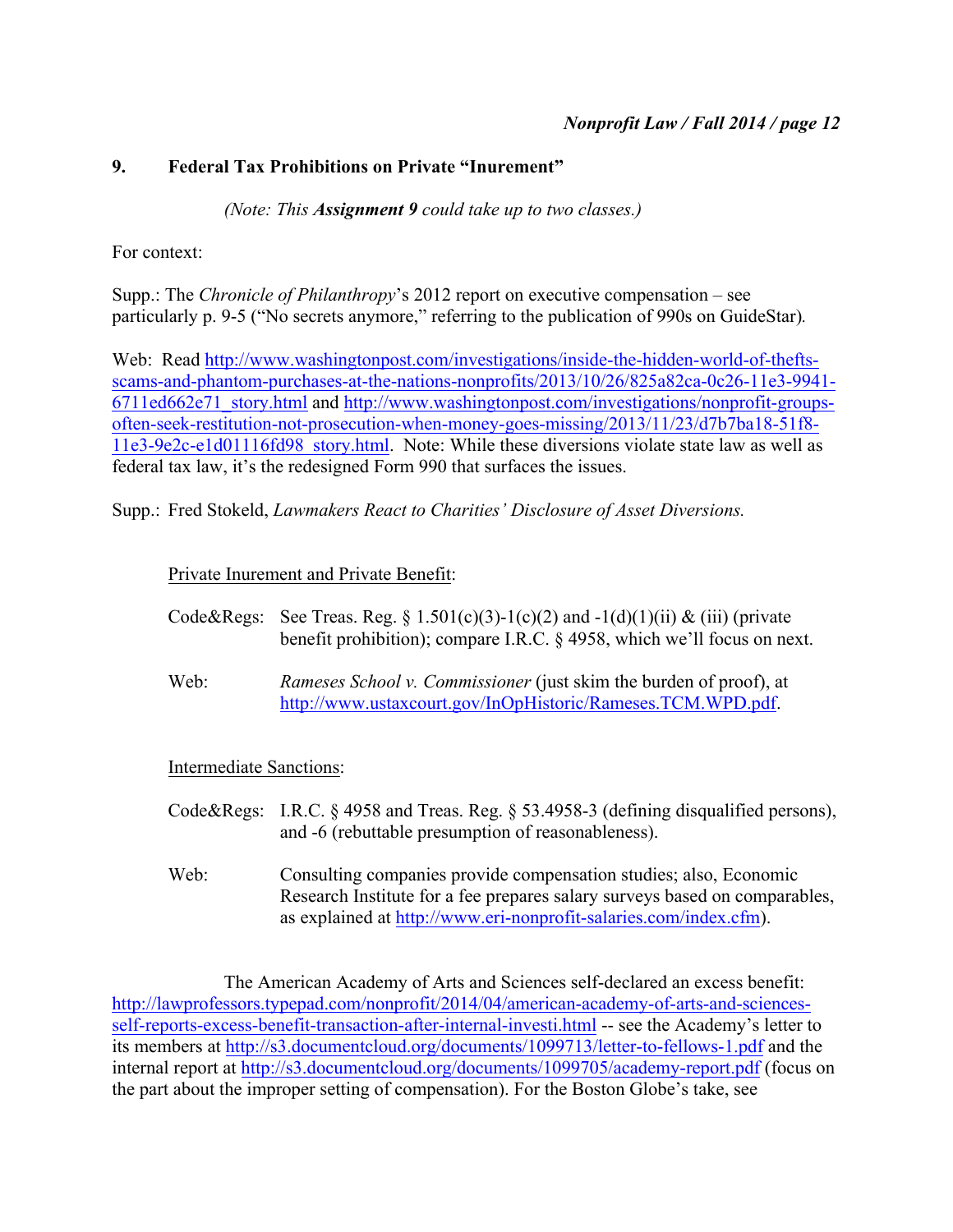http://www.bostonglobe.com/metro/2014/03/31/american-academy-arts-sciences-releasescritical-report-former-president/GtIvJkEf95aVfk7nU96pdN/story.html

> "Grassley Seeks to End Reasonable Compensation Safe Harbor." See ASAE's letter to Senator Grassley, at http://www.asaecenter.org/files/FileDownloads/PublicPolicy/Comments%20on% 20Grassley%20HC%20Amendments%209%2D23%2D09.pdf.

Interaction Between §  $501(c)(3)$  and § 4958:

- Regs: Treas. Reg.  $\S 1.501(c)(3)-1(f)$ , in Code & Regs in Supp.
- Web: PLR 2011-15-025 (revoking exemption of a scholarship organization on grounds it was a sham and operated for the benefit of its president and wife; also held them liable for both the 25% and 200% excess benefits tax), at http://www.irs.gov/pub/irs-wd/1115025.pdf.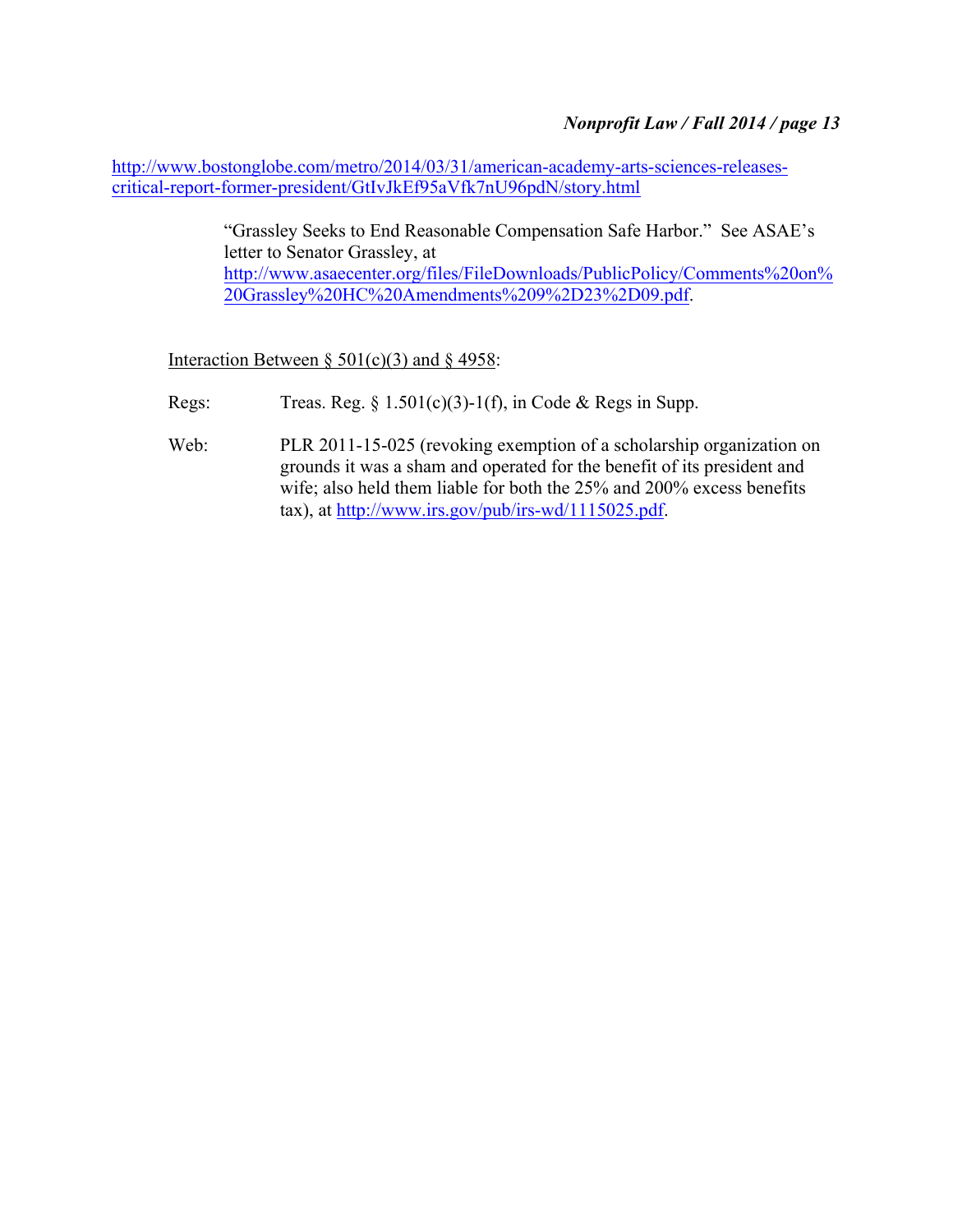### **10. Understanding Nonprofit Financial Statements**

*(Jack Siegel will guest teach this – I'll let you know if he wants different or additional reading.)*

Web: See the Art Institute of Chicago's 2012 audited financial statements at: http://www.artic.edu/sites/default/files/fy12\_fs\_0.pdf.

> See Jack Siegel's "Ten Financial Controls that Every Charity Should Put in Place":

www.charitygovernance.com/charity\_governance/2007/10/ten-financial-c.html

For analysis of the *Washington Post* findings on diversions (see Assignment 9), read Venable's March 2014 report "Preventing and Investigating Fraud, Embezzlement, and Charitable Asset Diversion: What's a Nonprofit Board to Do?," available at: http://www.venable.com/files/Publication/a69bda9f-8e55-4159-8799 c1284907f747/Preview/PublicationAttachment/8cd05325-15a0-4989-94e8- 4136a8f0efb1/Preventing\_and\_Investigating\_Fraud\_Embezzlement\_and\_Charitab

le Asset Diversion.pdf and its February 2014 PowerPoint at: http://www.venable.com/files/Publication/42016899-f04d-433b-80e1- 079d2758d31a/Presentation/PublicationAttachment/e4918006-664f-4296-9454-

0d0ee116c214/Safeguarding Your\_Nonprofit\_against\_Fraud\_and\_Embezzlement Best Practices Common Pitf.pdf.

NOTE: Contracts with funders (governmental or private, such as from foundations) can be the source of additional financial "regulation." Government funding, in particular, can result in an audit of the use of the funds. In 2013 the Justice Department froze over \$19 million in funding to Big Brothers Big Sisters of America. This audit, available at

http://www.justice.gov/oig/reports/2013/g7013006.pdf, concluded: "BBBSA (1) did not adequately safeguard grant funds; (2) did not adequately monitor subrecipients or require subrecipients to support the grant funds received and expended; (3) charged unsupported and unallowable expenditures to the grant; (4) did not compute indirect costs based on its approved agreement; (5) did not adequately monitor consultants; (6) did not base its drawdown of funds on actual expenditures; (7) did not monitor actual spending against the approved budget; (8) did not properly safeguard accountable property acquired with grant funding; (9) did not prepare Federal Financial Reports based on actual expenditures; and (10) generated program income which was not properly reported."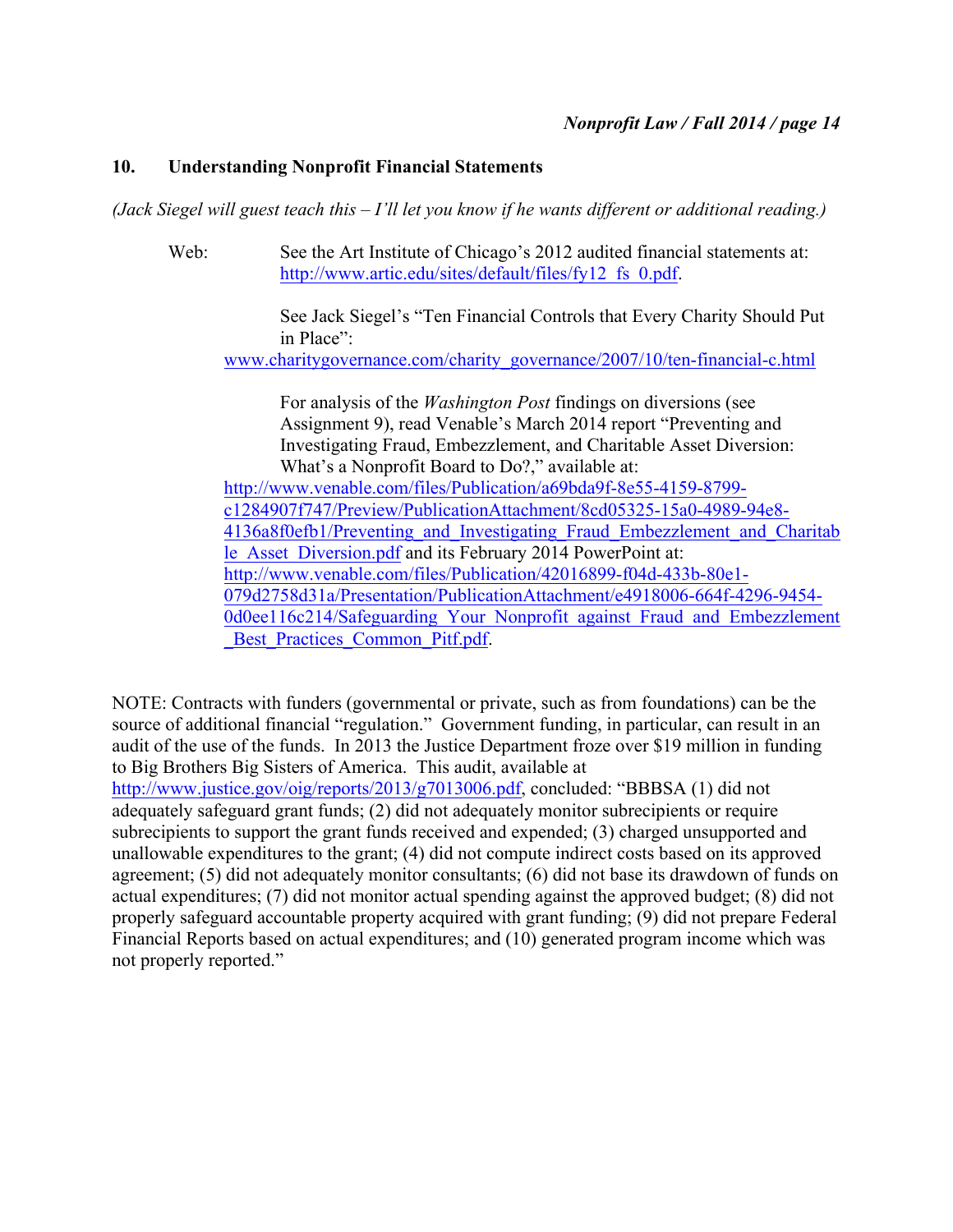### **11. Exploring the Duty of Care: Delegation vs. Abdication; Investments**

*(Please start on Assignment 12, too.) (Note: This class also provides a preview of the Assignment 13, enforcement and sanctions.)*

- Supp.: Endowment values have recently recovered, but it was scary! Read stories from the Chronicle of Philanthropy's 2012 endowment survey; "Harvard Ignored Warnings About Investments."
- Web: For info on Harvard's \$32.7 billion (!) endowment for fiscal year ending June 30, 2013, see the Harvard Management Co.'s press release at go to: http://www.hmc.harvard.edu/docs/Final\_Annual\_Report\_2013.pdf. (And what's with Harvard's announcement in September 2013 of a \$6.5 billion capital campaign – besting Stanford's recently completed, and recordsetting, \$6.2 billion drive?!)

For the Oregon AG's \$2 million victory for poor trustee investing, see http://www.doj.state.or.us/releases/pdf/wintercross\_ruling.pdf.

Siegel on charities that invested with Bernie Madoff: http://www.charitygovernance.com/charity\_governance/madoff -- especially http://www.charitygovernance.com/charity\_governance/2009/04/yeshiva-university-getreligion.html (be sure to click the link at the end to the heavily-redacted draft board minutes). The NY attorney general won a \$410 million civil settlement with the conflicted Yeshiva investment committee chair; go to http://www.ag.ny.gov/pressrelease/federal-court-rules-ag-schneidermans-410-million-merkin-settlement-mayproceed (April 16, 2013).

> For Rick Cohen's take on the *Washington Post* reporting (see Assignments 9 and 10) – that the real scandal is nonprofits' propensity to fall for investment scams – go to http://www.nonprofitquarterly.org/policysocialcontext/23209-the-wapo-diversions-story-part-ii-preying-onnonprofits.html.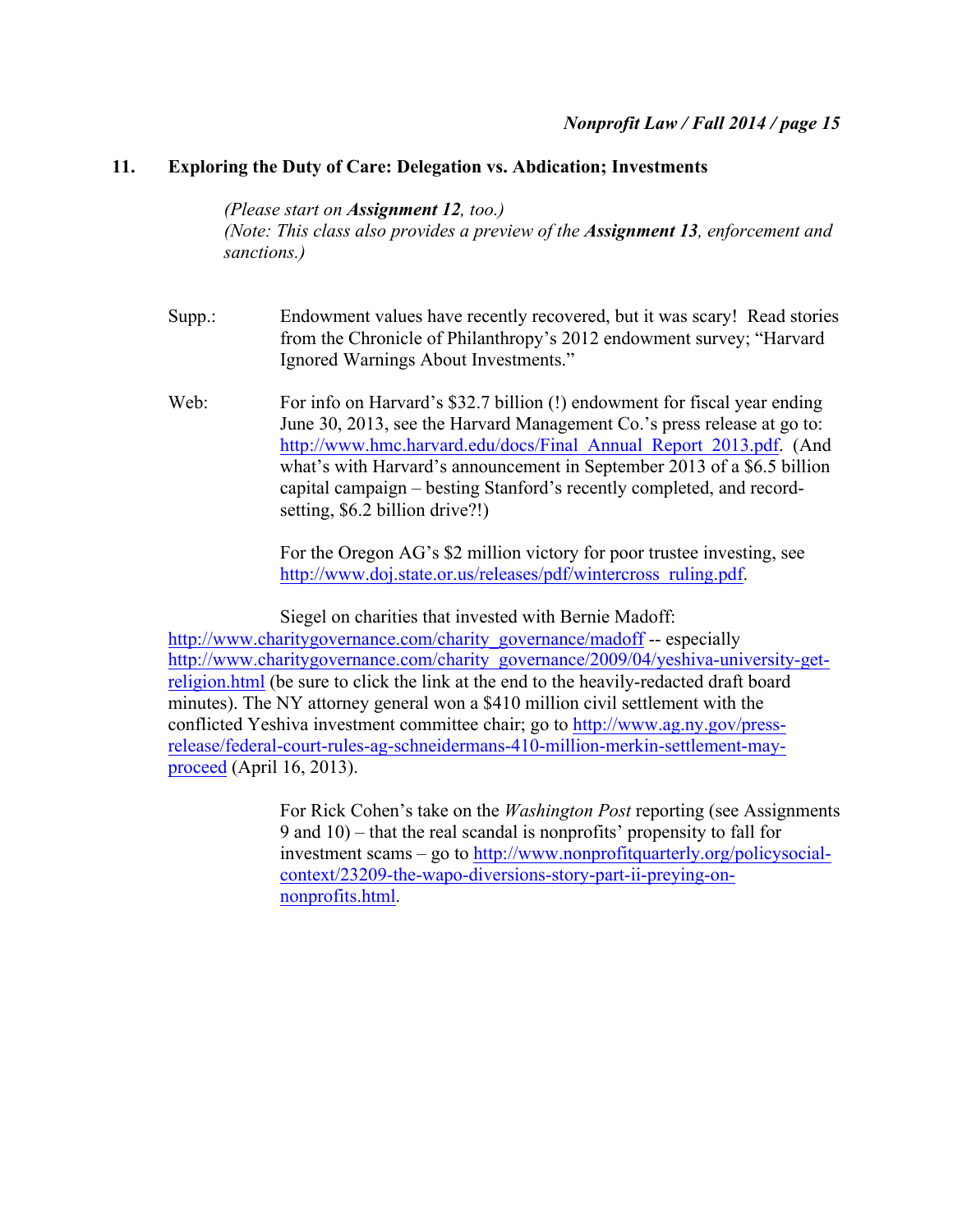# **12. Limitations on Fiduciary Monetary Liability; Board or Board Member Enforcement of Fiduciary Duties**

*(This Assignment 12 will take less than one class, and also provides a preview of the Assignment 13, enforcement and sanctions.)*

Supp.: ALI draft Intro Note to Chap. 3, Topic 2; § 370 (Limitations on Monetary Liability for Breach).

> News story on Schlinger Foundation; news story on Metropolitan Council on Jewish Poverty.

- Web: Compare the whistleblower policies of the American Cancer Society (go to http://www.cancer.org/AboutUs/WhoWeAre/Governance/report-fraudor-abuse) and (particularly the last paragraph!) of Beth Israel Deaconess Medical Center (go to http://www.bidmc.org/Centers-and-Departments/Departments/Patient-And-Family-Care-Services/Office-of-Business-Conduct.aspx).
- Case Law: *John v. John*, 450 N.W.2d 795 (Wis. App. 1989).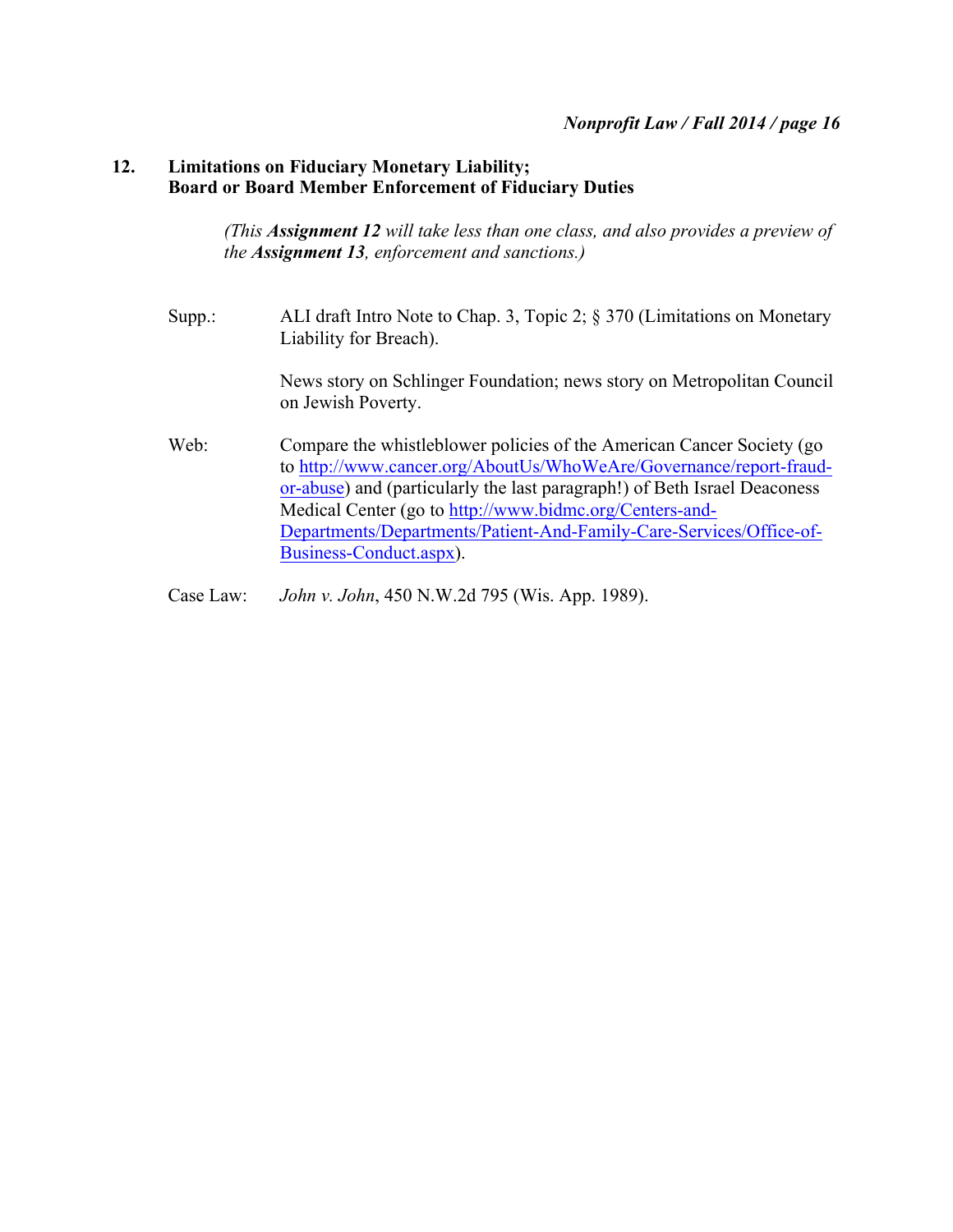# **13. State Enforcement of Fiduciary Duties and Sanctions for Breach**

*(See also Assignments 11 and 12.)*

Web: Former Independence Seaport Museum president, John Carter, was sentenced to 15 years for looting the museum (see http://www.justice.gov/usao/pae/News/2007/nov/cartersentencing.pdf) – and, in particular, read his amazing pre-sentencing letter, at http://media.philly.com/documents/CARTER21.pdf. Former state senate leader Fumo was convicted for defrauding the museum; if interested, see U.S. v. Fumo, 2009 U.S. Dist. LEXIS 51581 (E.D. Pa. 2009).

> Explore news stories on actions by state attorneys general at http://www.law.columbia.edu/center\_program/ag/policy/CharitiesProj/res ources/charitiespubl/charitiesnews. This project's website also has links to state AG websites and other material. A few recent examples:

A 2012 settlement between the Montana AG and the board of the Montana-based (but Delaware-incorporated) Central Asia Institute and its founder, Greg Mortenson (author of *Three Cups of Tea*) calls for him to pay \$1 million in restitution, and for governance changes including replacing the whole board and expanding their number (from 3 to 7) and hiring a new chief executive. (The AG consulted with the Delaware AG.) Go to https://files.doj.mt.gov/wpcontent/uploads/2012\_0405\_FINAL-REPORT-FOR-DISTRIBUTION.pdf.

In 2013, the NY AG concluded a large settlement, announced here: http://www.ag.ny.gov/press-release/ag-schneiderman-secures-77-millionsettlement-pearson-charitable-foundation-support. See the settlement agreement at: http://www.ag.ny.gov/pdfs/Pearson\_Executed\_AOD.pdf

In Illinois, see *Madigan v. Maxwell Manor*, 2013 Ill. App. Unpub. LEXIS 2978 (Ill. App. Dec. 31, 2013) (unreported), available at http://www.state.il.us/court/R23\_Orders/AppellateCourt/2013/1stDistrict/1113132\_R23.pdf. As described in the court's summary:

> The court affirmed summary judgment in favor of the Attorney General and against a charitable nursing home and its officers and directors in an action for violations of the Illinois Charitable Trust Act for failing to maintain registration, failing to file annual reports, and failing to file an accounting for sale of the nursing home, as well as for breach of fiduciary duties for these failures. The court also affirmed a grant of partial summary judgment in the amount of \$2,000,000 and a subsequent full grant of summary judgment against the former director for breach of fiduciary duty under section 15 of the Act, misuse of charitable assets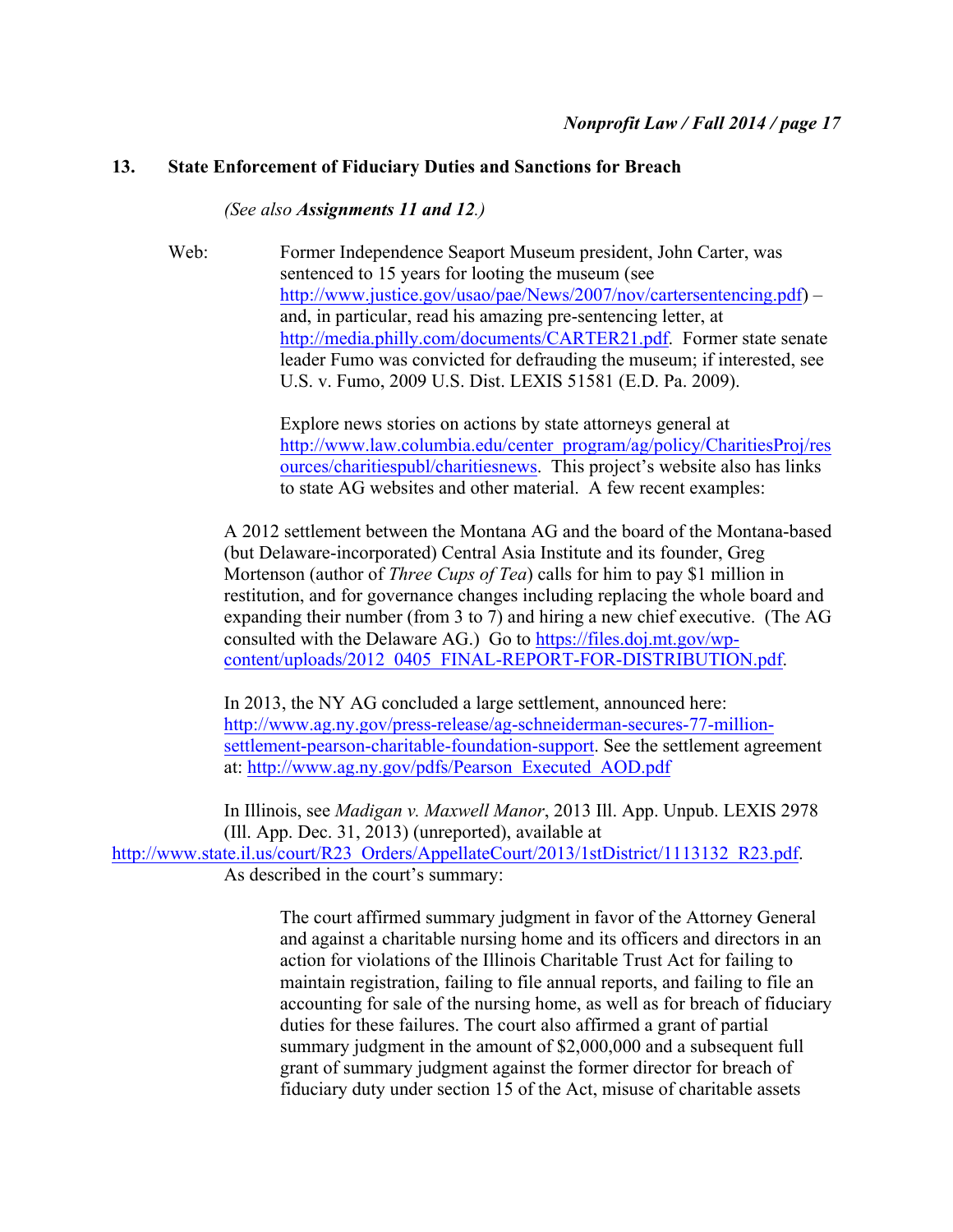intentionally and in breach of fiduciary duty with malice under section 16, and intentional breach of fiduciary duty in intentionally disbursing charitable funds to be used for personal benefit with malice and without lawful authority under section 17 – her affidavit stating that the money taken was for repayment of loans she made to the organization was selfserving and conclusory.

Mass. AG investigation: http://www.mass.gov/ago/news-and-updates/pressreleases/2014/2014-04-23-national-graduate-school-of-quality-management.html. This press release has links to two documents: the assurance of discontinuance (settlement) with the board at http://www.mass.gov/ago/docs/press/2014/ngsaod.pdf and the complaint against the former president for excessive compensation at http://www.mass.gov/ago/docs/press/2014/ngs-complaint.pdf.

\* \* \*

Finally, we'll talk about the Uniform Law Commission's Model Protection of Charitable Assets Act (adopted July 2011; enacted in 2014 in Hawaii and Maryland, but not introduced in any other state), available at

http://www.uniformlaws.org/Committee.aspx?title=Protection%20of%20Charitable%20 Assets%20Act. Skim the 2011 approved text (with comments); if you're interested, see reporter Laura Chisolm's 12/18/09 background memo.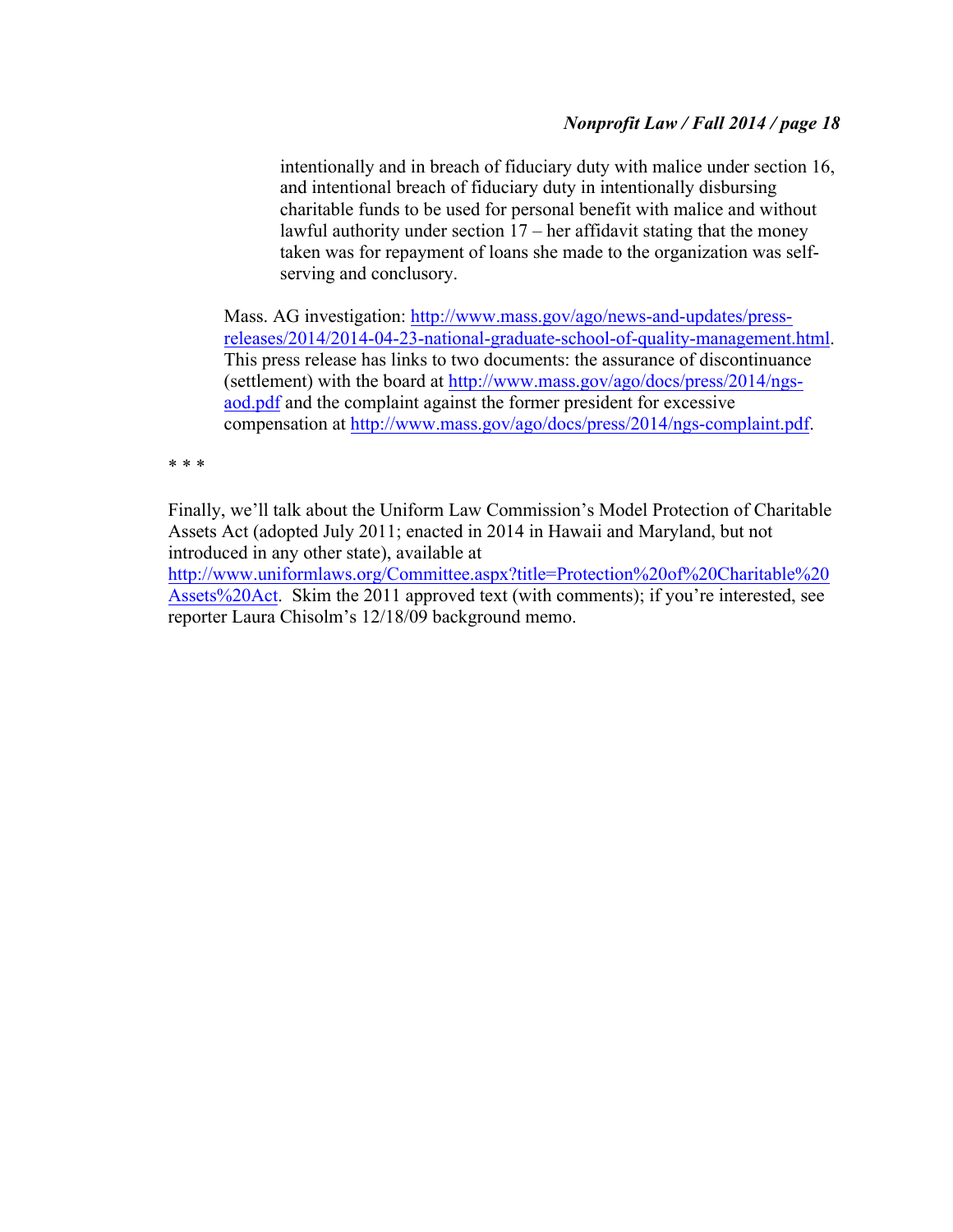### **14. Role of IRS in Charity Governance**

Supp: Material relating to the IRS's 2008 redesign of the Form 990 – including, for comparison with the final Form 990 that you have in **Assignment 1**, the summary page and the governance page of the 2007 draft. ALI excerpts from draft § 130 (on federalism).

**"Unconstitutional conditions" doctrine**: In **Assignment 22**, we will look at the constitutional limits on political activity that Congress can impose as a condition of taxexemption. Are there generally limits on the IRS's ability to oversee charities' governance practices? Compare, in a non-tax context, *Agency for International Development v. Alliance for Open Society International, Inc.* (June 20, 2013), at http://www.supremecourt.gov/opinions/12pdf/12-10\_21p3.pdf, dealing with a Bush-era statute on federal funding of a worldwide anti-HIV/AIDS program. The statute stated that no funds may be used (1) "to promote or advocate the legalization or practice of prostitution" (2) by an organization "that does not have a policy explicitly opposing prostitution." The Supreme Court struck down the latter requirement under the First Amendment because it compelled as a condition of federal funding the affirmation of a belief beyond the scope of the program.

Web: IRS's webpage on governance of charitable organizations is at http://www.irs.gov/Charities-&-Non-Profits/Governance-of-Charitable-Organizations-and-Related-Topics, with links to the IRS's guidance on filling out Part VI (Governance) of the Form 990; and to the materials to be followed by IRS examiners. Read Jack Siegel's comment on these at http://www.charitygovernance.com/charity\_governance/2009/12/pullingback-the-curtain-irs-audit-check-sheet.html#more. For later IRS analysis, see then-EO Director Lois Lerner's April 2012 speech, at pp. 3-7 of http://www.irs.gov/pub/irs-tege/georgetown\_04192011.pdf.

> Bruce Hopkins keeps a running tab of denial and revocation letters at http://www.nonprofitlawcenter.com/resDetails.php?item\_ref=78.

The public version of the 990 (but not the 900-PF) redacts the identities of donors, leading to concerns that we will explore further in **Assignment 22**. For now see the following example:

http://www.bostonglobe.com/news/politics/2013/05/18/corporationsanonymously-fund-attacks-and-influence-washington-policy-through-nonprofitgroups/qyaJIFcv7yYOsQvya6ykAK/story.html.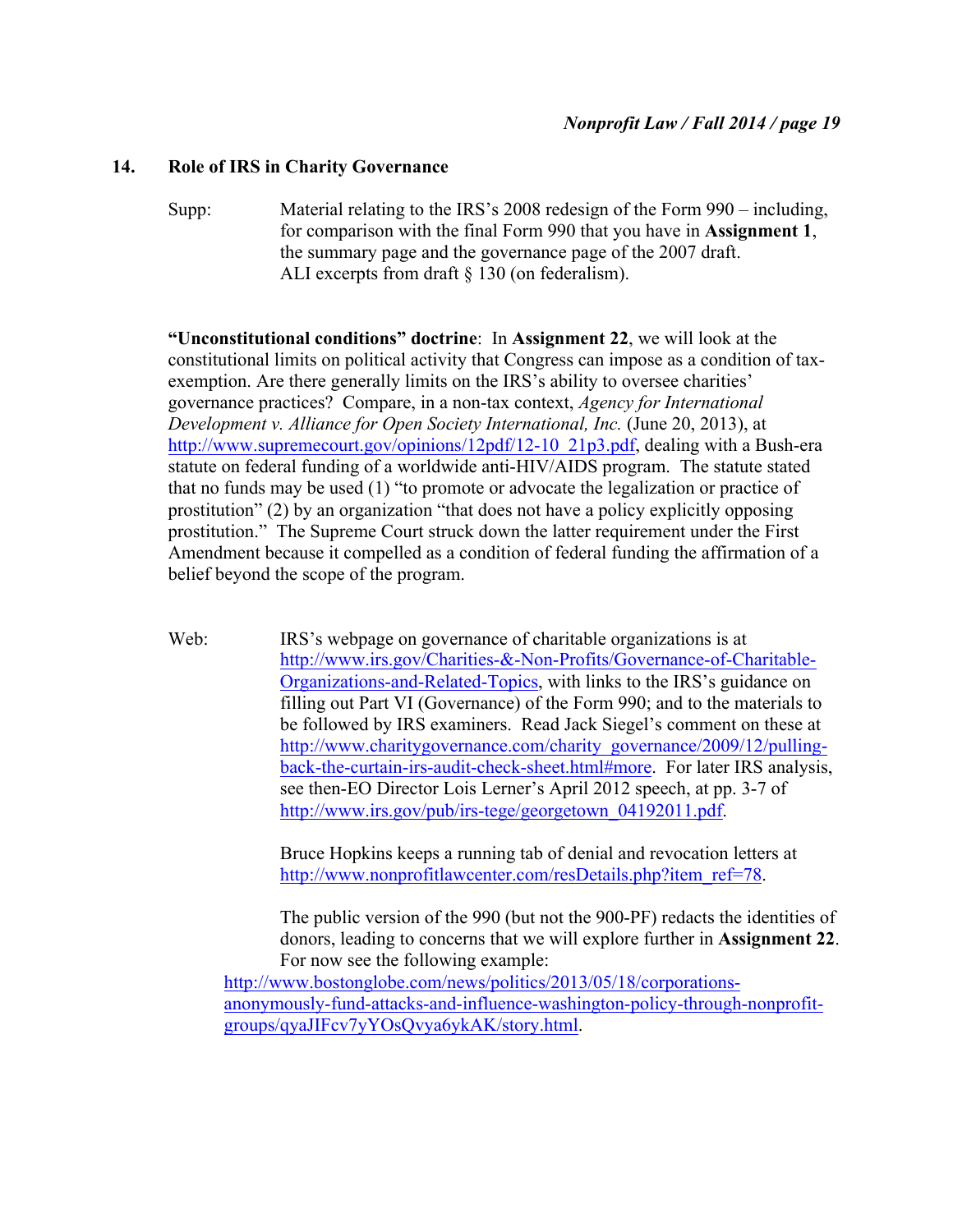# **CHARITABLE CONTRIBUTIONS**

# **15. Exploring Fiduciary Duties: Endowment Spending and Accounting (UPMIFA)**

To help you grasp this topic, think about a \$100 million gift to endowment. How much should be permanently restricted – i.e., not currently spendable by the charity! – if the gift value: (a) increases to \$120 million (appreciates) or (b) falls to \$80 million (is "underwater")? For fun and context, explore Yale's endowment policies, at http://giving.yale.edu/gift-policies.

- Supp.: Skim Brody, NVSQ article in the Supplement for **Assignment 6**, at 548- 553.
- Web: Uniform Prudent Investment of Institutional Funds Act (UPMIFA) (2006): http://www.uniformlaws.org/Act.aspx?title=Prudent%20Management%20 of%20Institutional%20Funds%20Act.

Note: Illinois's version of UPMIFA: (1) omits the optional rebuttable presumption that spending 7% of the fair market value of an endowment fund is imprudent; and (2) defines "small" as a fund with a total value of less than \$50,000 (instead of \$25,000) for purposes self-help *cy pres* for a small charity (see generally **Assignment 17**).

See pages 17-20 ("Endowment Funds") of the Art Institute of Chicago's 2012 audited financial statements, at http://www.artic.edu/sites/default/files/fy12\_fs\_0.pdf.

For the estate-tax deductibility of a restricted charitable gift, see Private Letter Ruling 2002-02-032, available at http://www.irs.gov/pub/irs-wd/0202032.pdf.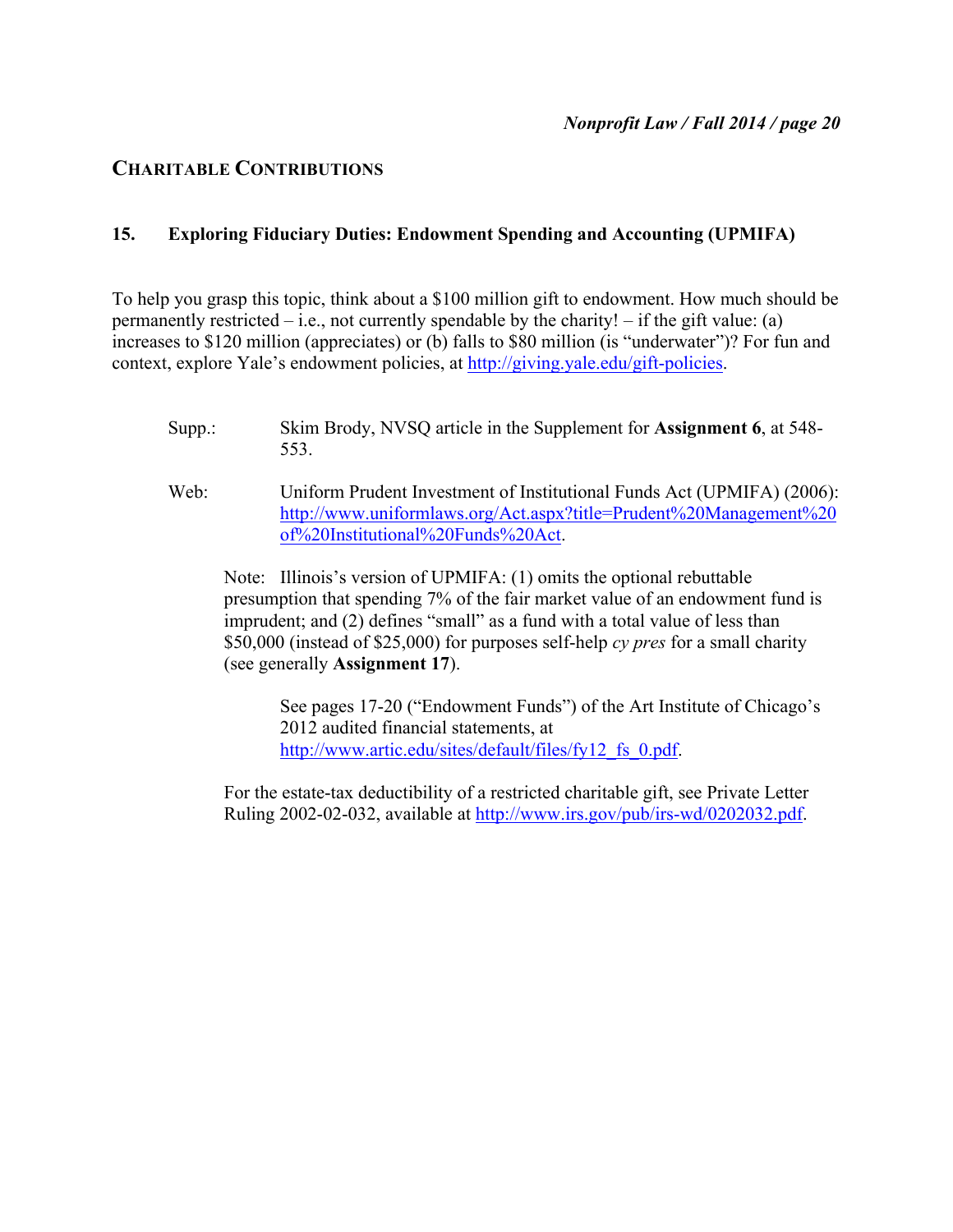# **16. Board's Responsibilities to Donors; Consequences of Breach of Restrictions and Who Can Enforce**

- Supp.: Pretend you're the charity that received the donor letter in the Supplement, what do you do?! (For the reconciliation, see http://today.uconn.edu/blog/2011/02/university-and-donor-putdifferences-aside/ -- UConn bought out the AD in July 2011.)
- Web: Can you find where the American Red Cross's donation webpage (https://www.redcross.org/quickdonate/index.jsp) allows you to make gifts restricted beyond their three specified purposes? Hint: Look in very bottom right corner. . . . See how the donate-by-mail form (available at http://www.redcross.org/images/MEDIA\_CustomProductCatalog/m24095 016 redcross donate by mail.pdf) addresses the issue of change of purpose!
- Web: See the Form 990 requirement, with links to info on gift acceptance policies, at http://www.nonprofitlawblog.com/home/2009/01/gift-acceptancepolicies.html).
- Supp.: Excerpts from ALI Draft, Introductory Note to Chapter 5, Topic 2 (private enforcement), at pages 42-48.
- Case Law: *Smithers v. St. Luke's-Roosevelt Hosp. Center*, 723 N.Y.S.2d 426 (App. Div. 2001); and *United Daughters of the Confederacy v. Vanderbilt*, 174 S.W.3d 98 (Tenn. App. 2005).
- Web: "University Gains Control over Robertson Endowment in Settlement," at http://dailyprincetonian.com/news/2008/12/university-gains-control-overrobertson-endowment-in-settlement/. If you're interested in more on *Robertson v. Princeton*, including the settlement agreement itself, see www.princeton.edu/robertson.

And what is "donor intent"? Was the view of organized philanthropy as a mere financial conduit behind the debate at http://www.bostonglobe.com/metro/2013/07/03/methodology-marathonvictim-payout-faulted-lawyergroup/sqxc7kjTz2OFpdxOTLT5VP/story.html? Would society be better off if the One Fund spent *more* on administrative expenses?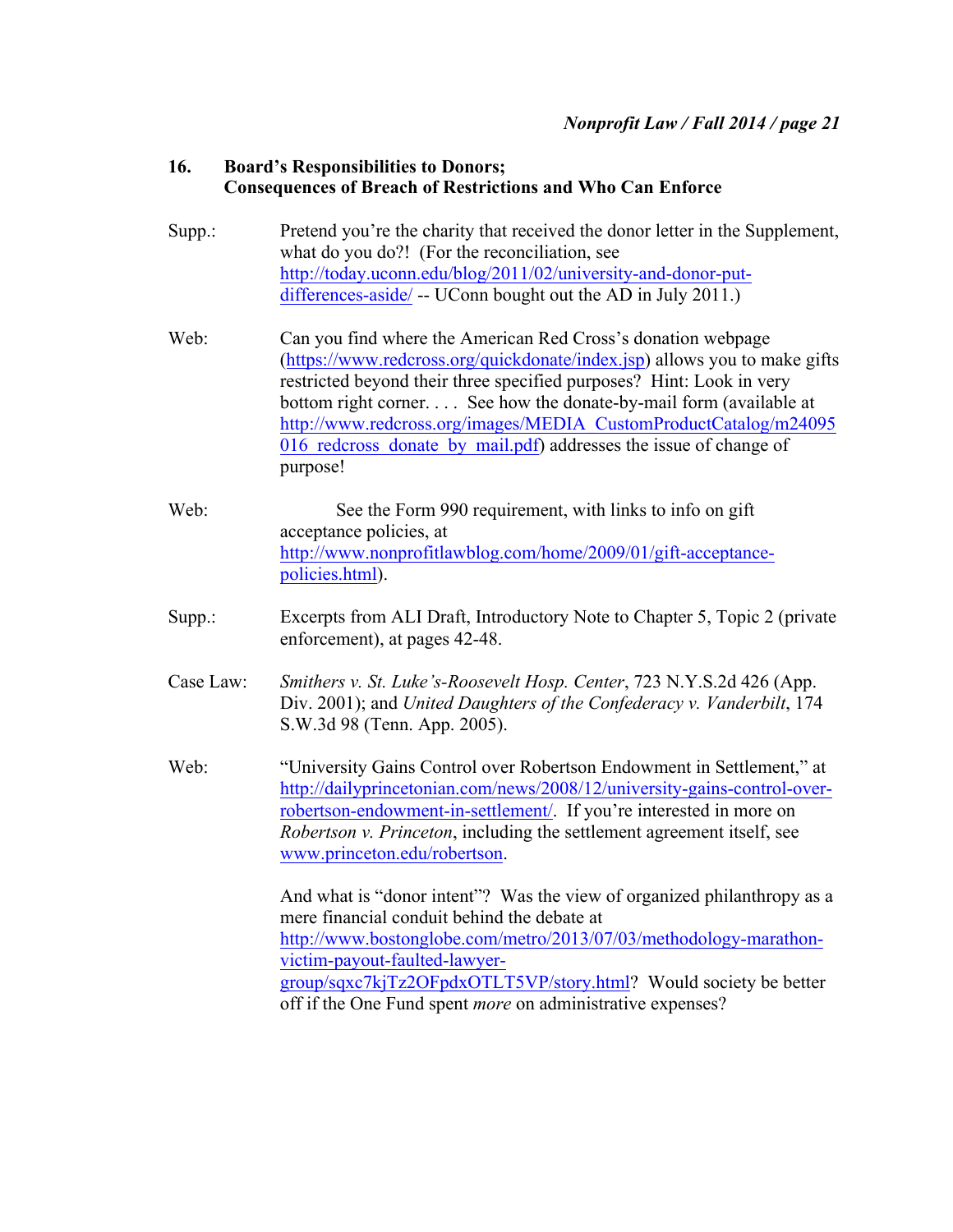## **17. Change of Purpose:** *Cy Pres* **and Equitable Deviation Charitable-Trust Doctrines; "Duty of Obedience"; Nonprofit "Conversions" to For-Profit Form**

*(This Assignment 17 will take more than one class.)*

- Supp.: From the ALI draft, read the excerpts from Tentative Draft No. 2, § 460.
- Web: Read Section 6 of UPMIFA, on pp. 31-36 (with comments) at http://www.uniformlaws.org/shared/docs/prudent%20mgt%20of%20instit utional%20funds/upmifa\_final\_06.pdf. While UPMIFA applies only to endowments and other investment assets, its articulation of deviation and *cy pres* are classic, and its provision for donor release is bound to be influential on the use of programmatic assets as well.

Note that *cy pres* is not available for conditional (as distinct from restricted) gifts – where the donor provides that the gifts comes back (or is otherwise transferred) if it cannot be carried out. See, e.g., *Adler v. SAVE*, 74 A.3d 41 (NJ Super. 2013):

"Absent the donor's consent, the recipient of the gift is not at liberty to ignore or materially modify the expressed purpose underlying the donor's decision to give, even if the conditions that existed at the time of the gift may have materially changed, making the fulfillment of the donor's condition either impossible or highly impractical." The *Adler* court declined the charity defendant's request for cy pres, characterizing as "a perversion of these equitable principles" permitting "a modern charity like SAVE to aggressively solicit funds from plaintiffs, accept plaintiffs' unequivocally expressed conditional gift, and thereafter disregard those conditions and rededicate the gift to a purpose materially unrelated to plaintiffs' original purpose, without even attempting to ascertain from plaintiffs what, in their view, would be 'a charitable purpose as nearly possible' to their particular original purpose." The court ended by commenting: "We believe that responsible charities will welcome this decision because it will assure prospective donors that the expressed conditions of their gift will be legally enforceable. Thus, the trust relationship necessary to promote generous gift giving has been strengthened by the tenacious efforts of two people who love large dogs and older cats."

\* \* \*

Supp: As for the ALI project's treatment of corporate change of charitable purpose, compare Preliminary Draft No. 6 (2013)'s alternative draft versions of § 270 (and my companion § 290).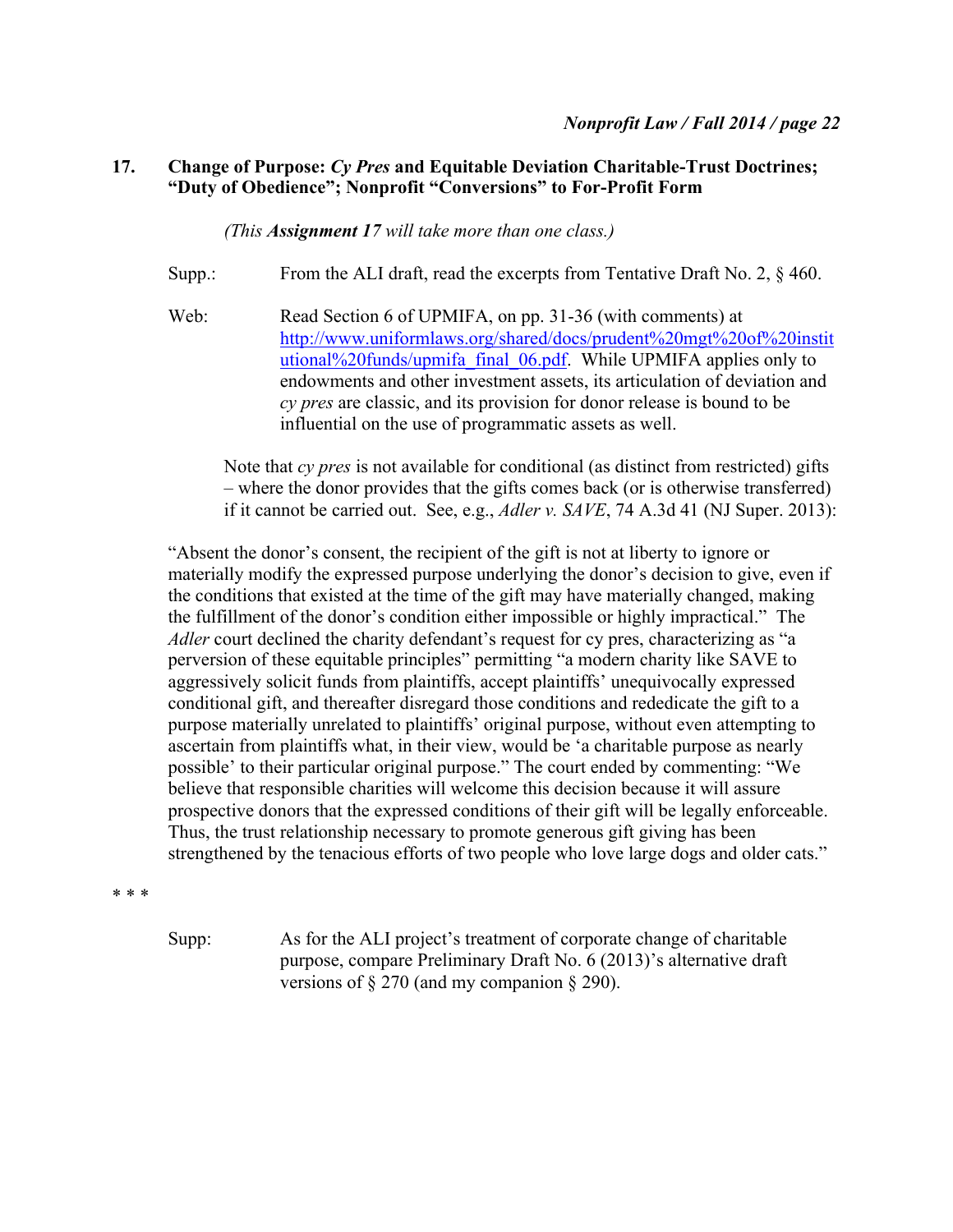### **18. Regulation of Charitable Solicitations**

*(This Assignment 18 could take less than one class.)*

Case Law: *People v. World Church of the Creator*, 760 N.E.2d 953 (Ill. 2001)*. Madigan v. Telemarketing Associates, Inc*, 538 U.S. 600 (2003).

Web: On the Illinois AG's website, at http://illinoisattorneygeneral.gov/charities/index.html, click on Rules and Statutes, and skim the Solicitations for Charity Act.

> Explore the website of the National Association of Attorneys General/ National Association of State Charity Officials, at www.nasconet.org.

See the Massachusetts attorney general's warnings about charitable solicitations in response to the Boston Marathon bombings at http://www.mass.gov/ago/news-and-updates/press-releases/2013/2013-04- 17-tips-to-giving-wisely.html. See the results of a survey posted by the Connecticut attorney general about charities that solicited donations after the Newtown elementary school shootings, at http://www.ct.gov/ag/cwp/view.asp?a=4424&Q=522546.

For info on New Jersey's free mobile app on specific charities (rolled out in May 2012), go to http://itunes.apple.com/us/app/new-jersey-charitysearch/id503535534?ls=1&mt=8.

For a (discouraging) overview, explore the *Tampa Bay Times* June 2013 special report at http://www.tampabay.com/topics/specials/worstcharities.page -- especially Part 2 (A Failure of Regulation), which will frame our discussion. In response to this reporting, in May 2014 the Florida legislature almost unanimously approved tighter regulation. See http://www.tampabay.com/news/politics/gubernatorial/lawmakers-agreeon-legislation-to-crack-down-on-fraud-by-florida-charities/2177482 and http://www.tampabay.com/blogs/the-buzz-florida-politics/bill-to-rewritecharities-laws-headed-to-governor/2177873.

Note the limit on federal oversight: The FTC can regulate paid (professional) fundraisers, but not charities soliciting for themselves. Compare Senator Coburn's request that GAO do a study on the IRS's enforcement activities:

http://www.coburn.senate.gov/public/index.cfm/2013/7/dr-coburn-asks (this permalink takes a while to load, but the link to the letter is fast).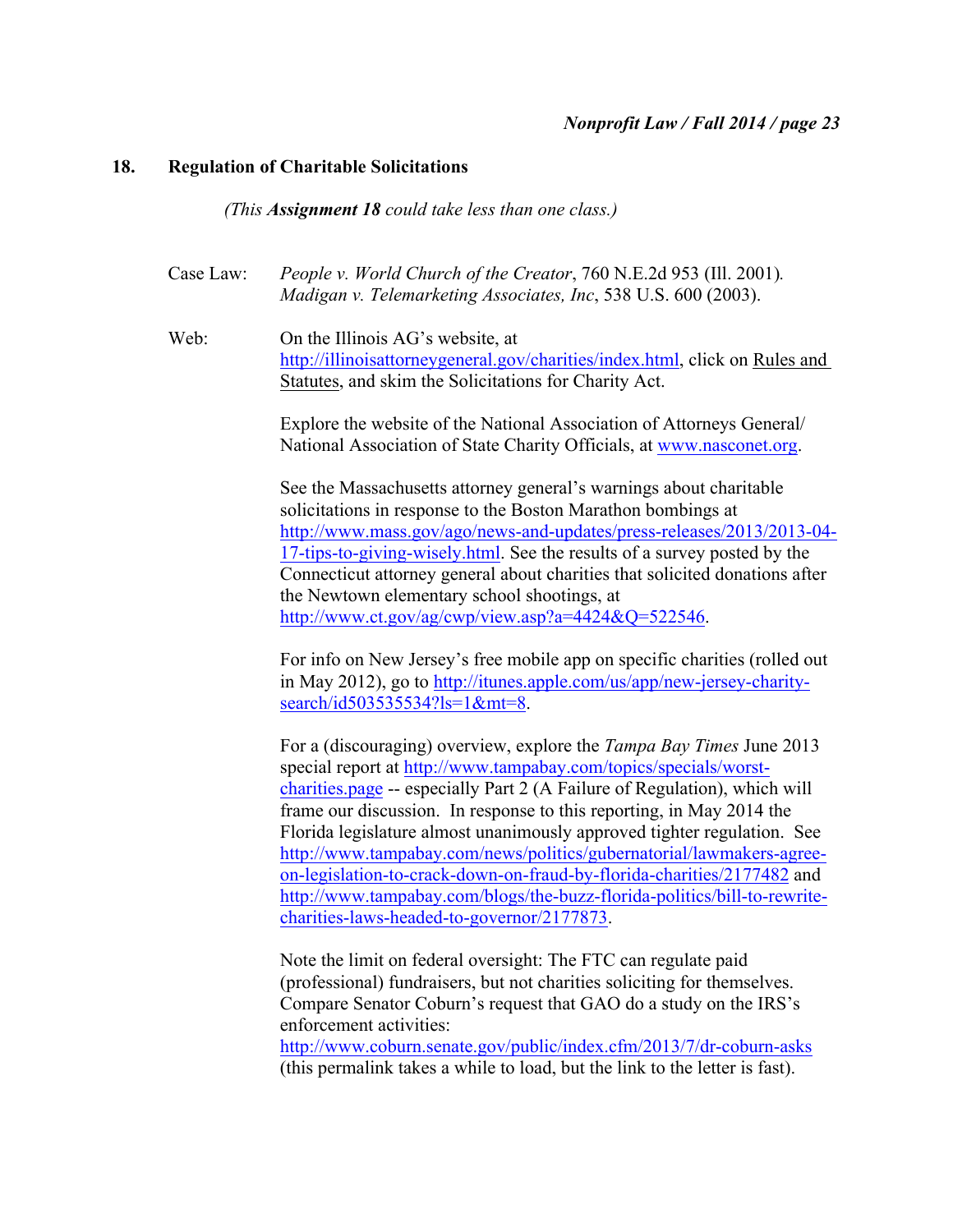But is Oregon's new statute denying state tax deductions for contributions to charities with high levels of reported expenses the right answer? See http://www.nonprofitquarterly.org/philanthropy/22475-oregon-sets-30 program-spending-benchmark-for-charities.html. Note the Nonprofit Association of Oregon supported this bill; see FAQs at http://www.nonprofitoregon.org/node/1320; the AG's press release is at http://www.doj.state.or.us/releases/Pages/2013/rel061113.aspx. On almost the same day, GuideStar, the BBB Wise Giving Alliance, and Charity Navigator issued a call to resist focusing on the "overhead myth"! http://overheadmyth.com/?hq\_e=el&hq\_m=2137243&hq\_l=4&hq\_v=a42 47839a5

See the New York attorney general's February 2014 "Pennies for Charity" annual report, at http://www.charitiesnys.com/pdfs/2013\_Pennies.pdf: "of the nearly \$249.3 million in contributions, 62.1% was used for telemarketers' fees and the cost of telemarketing campaigns. . . . Further, in nearly 8 out every 10 fundraising campaigns conducted in 2012, charities lost money or retained less than 50% of the contributions raised." Michigan's December 31, 2013 report, available at http://www.michigan.gov/documents/ag/Charitable\_Solicitation\_Campaig ns Final 449946 7.pdf, emphasizes the limits of its study: "The costs of a professional fundraiser's campaign may not resemble the charity's overall fundraising costs. For example, a charity may fundraise internally with its own employees and volunteers; this internal fundraising is not included in this report. Also, fundraising campaigns are often used to generate new donors. This can be costly. But once a new donor is obtained, future donations are less expensive to acquire."

For a story on California legislation to increase the AG's budget for charity enforcement, go to http://www.ocregister.com/articles/charities-616481-percent-charity.html. For a recent *local* ordinance, see http://www.delmarvanow.com/story/news/local/delaware/2014/05/31/beth any-watches-charity-proceeds/9811091/.

For a story with a happy ending, with links to the opinions requiring the fraudulent fundraiser to make \$3.1 million in restitution, go to http://www.ag.ny.gov/press-release/ag-schneiderman-obtains-courtdecision-ordering-major-long-island-fundraiser-pay-31.

Supp: Perry, *Worst Charities' Report Prompts Calls for Charities to Respond*.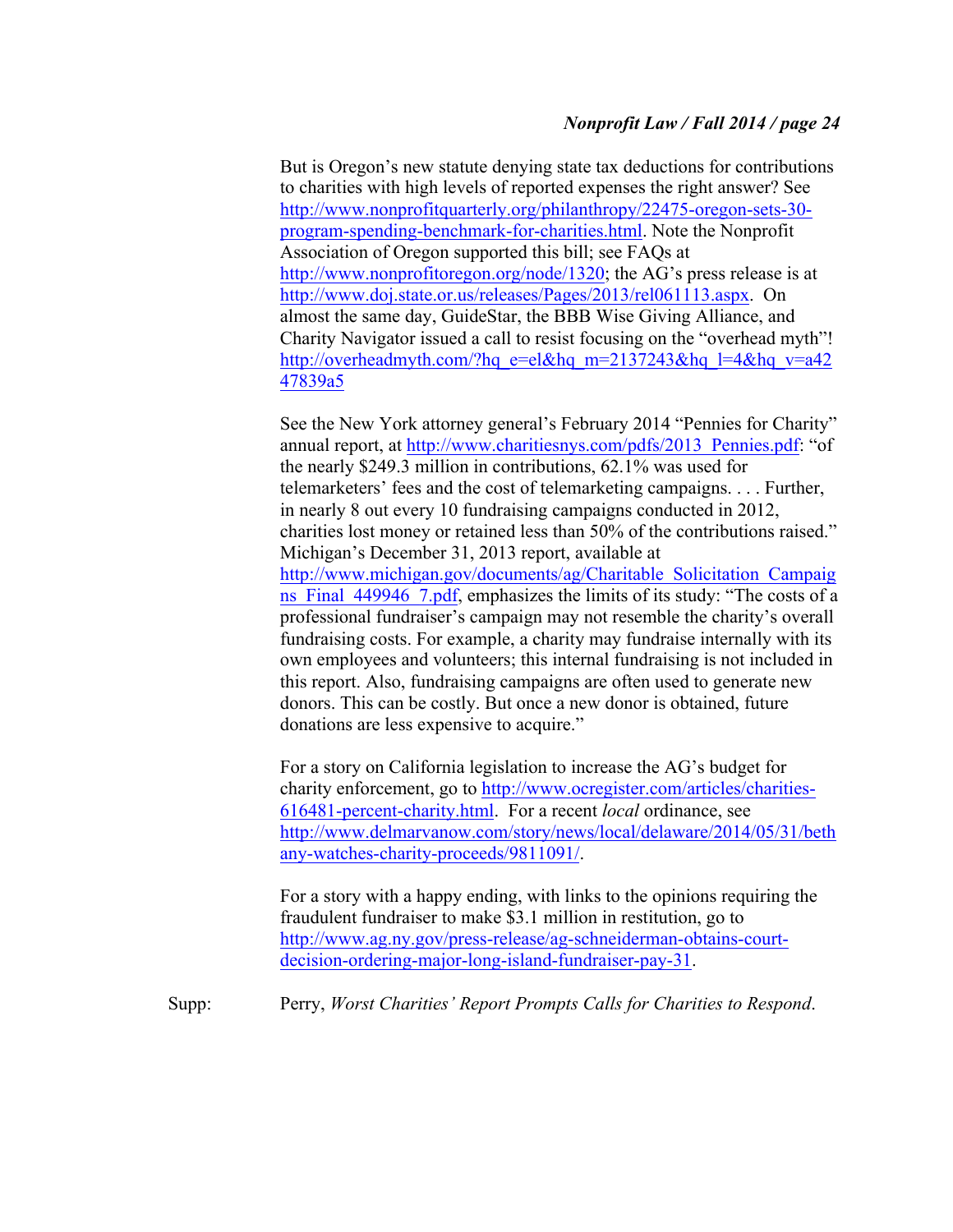# **19. Pledges**

*(This will take about half an hour.)*

- Case Law: *Woodmere Academy v. Steinberg*, 363 N.E.2d 1169 (N.Y. 1977), and skim *Maryland National Bank v. United Jewish Appeal Federation*, 407 A.2d 1130 (Md. 1979).
- Web: Doherty, *Record Pledge Remains Unsettled*, at http://www.dukechronicle.com/articles/2010/09/21/record-pledgeremains-unsettled.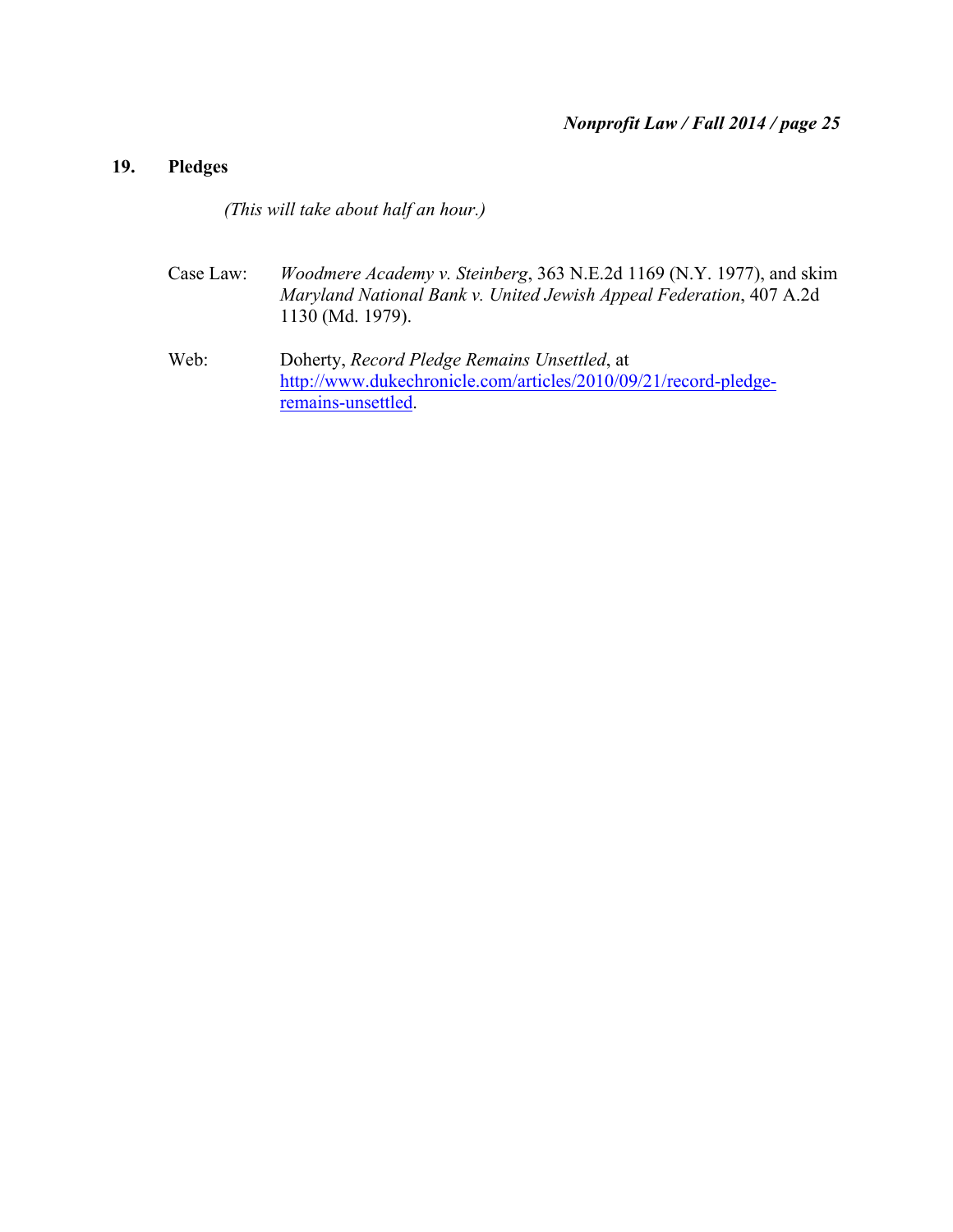# **OTHER TAX RULES FOR CHARITIES AND OTHER NONPROFITS**

### **20. Tax Treatment of Charitable Contributions**

Supp.: Skim I.R.C.  $\frac{1}{2}$  170(a)(1), (c), (e)(1), and (f)(8), (f)(16) & (f)(17), at beginning of Supp. at Code & Regs 1-3; and § 6115 excerpts at end of statutory excerpts.

> Lest you think these rules aren't serious, see *Cohan v. Commissioner*, No. 19849-05, T.C. Memo. 2012-8 (2012), where the U.S. Tax Court upheld the IRS's disallowance – because of the charity's failure to provide a contemporaneous acknowledgement that no goods or services were provided in return for the contribution – of a \$4.5 million charitable-contribution deduction for the grant to the Nature Conservancy of rights related to a Martha's Vineyard farm.

- Web: The IRS's *Charitable Contributions–Substantiation and Disclosure Requirements* (Pub. 1771, 2013), at http://www.irs.gov/pub/irspdf/p1771.pdf. If you're interested, see the extensive witness testimony for the House Ways & Means Committee's Feb. 14, 2013 hearing, at http://waysandmeans.house.gov/calendar/eventsingle.aspx?EventID=3190 00.
- Supp.: NY Times editorial, "Charity Begins in Washington."
- Web: For data in one page on **non-cash gifts**, go to http://www.taxpolicycenter.org/UploadedPDF/1001577-compositioncharitable-contributions.pdf; if you're interested in more detail, see the latest IRS data on noncash gifts, at http://www.irs.gov/pub/irssoi/14insprbulnoncash.pdf. Read IRS Chief Counsel Advice 2006-23-063, on **quid-pro-quo penalty**, at http://www.irs.gov/pub/irs-wd/0623063.pdf.

Further reading if you're interested:

For detailed discussion of the rules on deducting charitable contributions, see JCX-55-11 (October 14, 2011) Present Law and Background Relating to the Federal Tax Treatment of Charitable Contributions, at https://www.jct.gov/publications.html?func=startdown&id=4371. This was prepared for a Senate Finance Committee hearing – at http://www.finance.senate.gov/hearings/hearing/?id=915d5477-5056-a032-524bfeac6e9e3321 you can find witness statements from economist Gene Steuerle and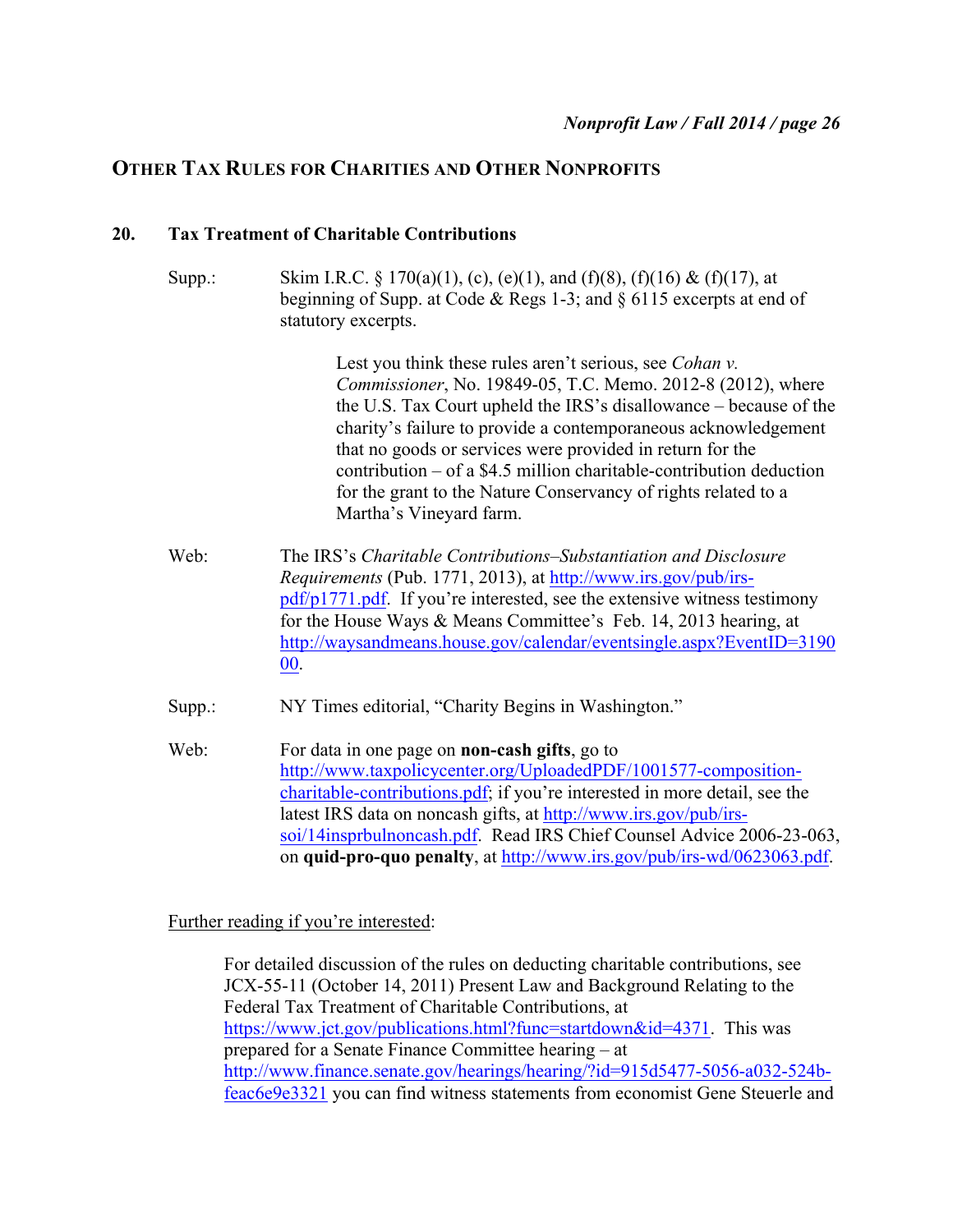law professor Roger Colinvaux.

For Obama's **proposal to cap the value of itemized deductions** (including charitable contributions) at 28%, see pp. 154-55 of http://www.treasury.gov/resource-center/tax-policy/Documents/General-Explanations-FY2015.pdf. In 2012, the Joint Committee staff provided the following example of a similar proposal (full discussion at pp. 528-36 of http://www.jct.gov/publications.html?func=startdown&id=3796):

"Assume that a taxpayer in the 35-percent income tax bracket for 2012 makes a \$10,000 charitable contribution. Under present law, the \$10,000 contribution will result in a \$3,500 tax savings, or 35 percent of \$10,000 (disregarding any other limitations that may apply to reduce the taxpayer's itemized deductions). Under the proposal, the same \$10,000 contribution by the same 35-percent bracket taxpayer would result in a tax savings of only \$2,800 (28 percent of \$10,000), thus raising his tax liability by \$700 (or seven percent (35 percent minus 28 percent) of his \$10,000 contribution)."

If you're interested in how **donor-advised funds** work, see the latest annual report of the Fidelity Charitable Gift Fund, a  $501(c)(3)$  established by Fidelity Investments, at http://www.fidelitycharitable.org/docs/giving-report-2013.pdf.

If you're interested in **reform proposals**, see the staff of the Senate Finance Committee's June 13, 2013 discussion draft of options, with links, at http://www.finance.senate.gov/imo/media/doc/06132013%20Tax-Exempt%20Organizations%20and%20Charitable%20Giving.pdf. Note that, if we have time, we will look at the Ways & Means reform proposal in **Assignment 24**.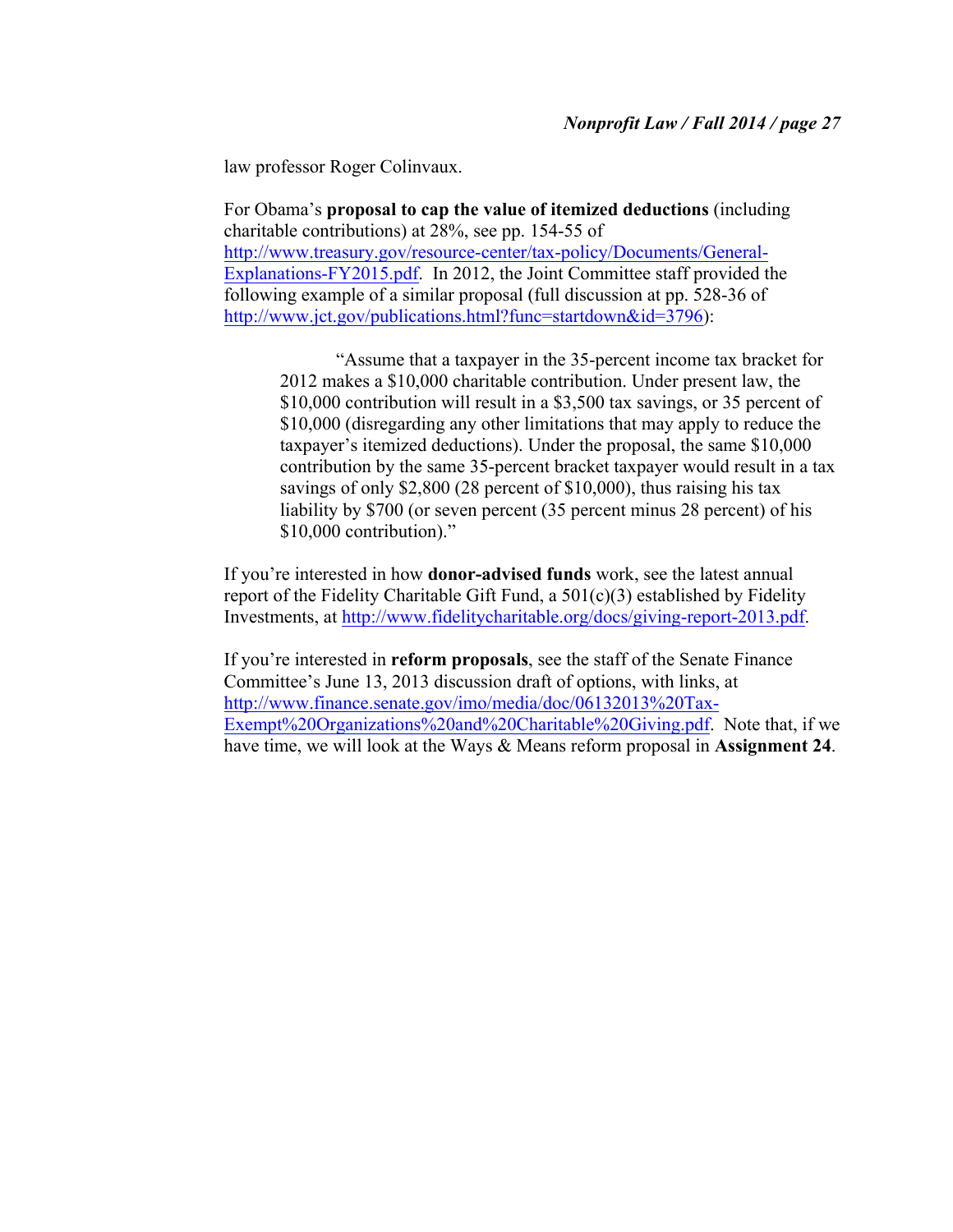### **21. Private Foundations**

*(I'll just walk you through this regime – you will NOT be responsible for the details. Start Assignment 22.)*

Note: All  $501(c)(3)$ 's are presumed to be private foundations unless excluded under the rules of I.R.C. § 509. The full ramifications of private foundation status are beyond the scope of this course; just appreciate that being a "private foundation" carries more restrictions than do the "public charity" alternatives.

Important types of entities resembling private foundations – notably community foundations, donor advised funds, and supporting organizations – are excluded from this regime (although sometimes with similar limitations of their own).

The rules create several major differences between public charities and private foundations:

- (i) lower percentage-of-income annual limits on contributions;
- (ii) filing and disclosure requirements (Form 990 vs. Form 990-PF);
- (iii) intermediate sanctions (for PCs) versus per se prohibitions (for PFs) for self-dealing;
- (iv) minimum annual payout requirement;
- (v) prohibitions on "jeopardizing investments" and "excess business holdings," and requirements to exercise "expenditure" responsibility" for grants to non-public charities; and
- (vi) a (low-level) private foundation investment income tax.
- Web: *NBA Player Charities Often a Losing Game*, at http://www.sltrib.com/ci\_11314692.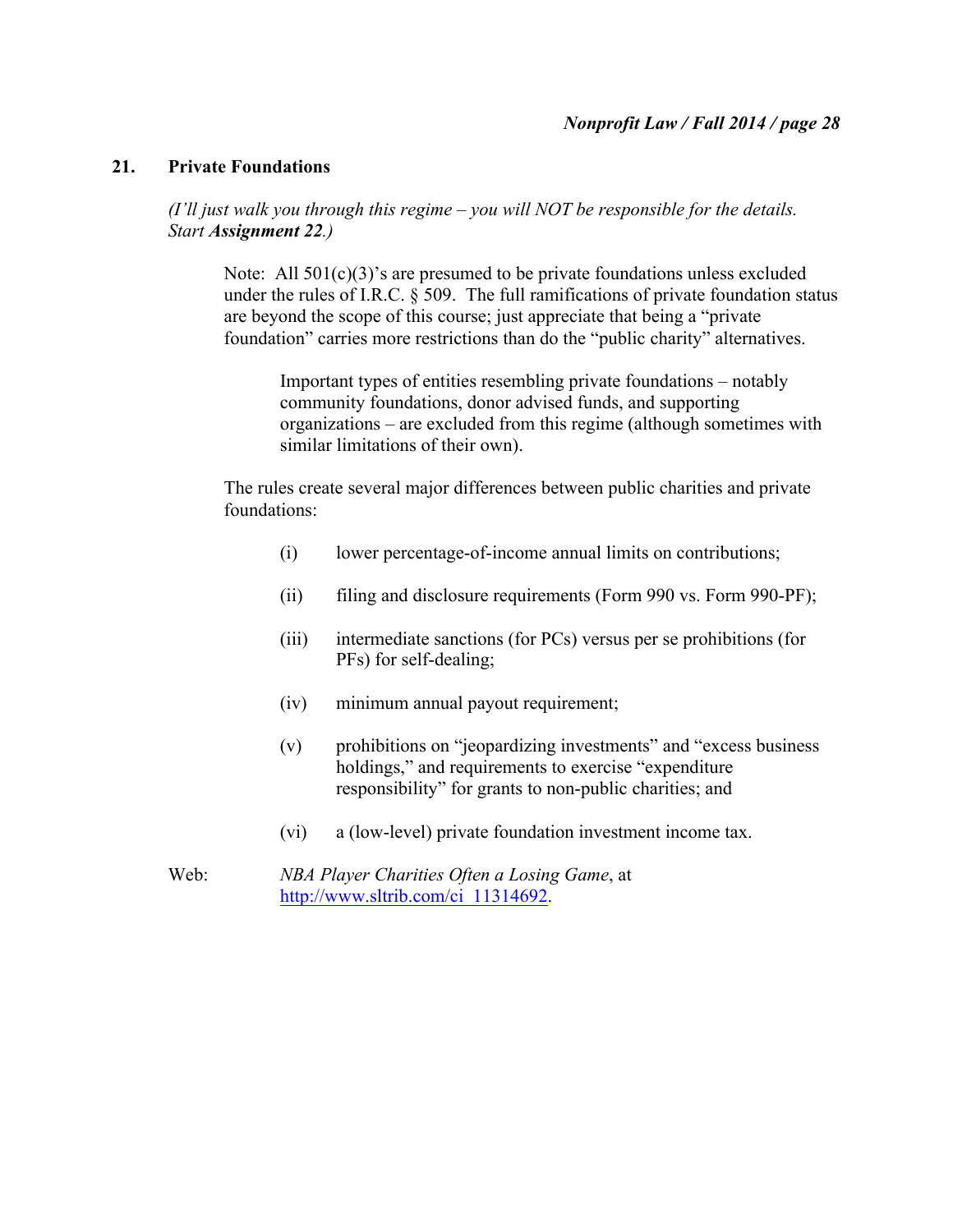# **22. Advocacy, Lobbying, and Political Activities; 501(c)(3)/(c)(4)/PACs (§ 527) Affiliations**

# *(This Assignment 22 will take more than one class.)*

How do you organize these tax rules? Distinguish among three categories of activities:

Advocacy: not a term used in the Code, and **advocacy** is a main purpose of many educational organizations and other charities (including churches!).

Activity to influence legislation: limited **lobbying** is allowed to (c)(3)'s; too much lobbying is the reason some state-law charities must settle for (c)(4) exemption.

Electioneering: participating in **political campaigns** is verboten to (c)(3)'s; and cannot be the "primary activity" of other exempt organizations  $((c)(4)$ 's,  $(c)(5)$ 's and  $(c)(6)$ 's)). See http://www.propublica.org/article/six-facts-lost-in-irs-scandal.

Note that the 2010 decision in *Citizens United* (which we will not have time to read) is a First Amendment (constitutional) case, not a tax law case. (Once the courts rejected Citizens United's assertion that it was merely making a documentary about Hillary Clinton, rather than making an electioneering communication, the issue became the legality under campaign finance law of having corporate donors and disclosure of funders for movie ads.) *Citizens United* has more implications for  $(c)(4)$ 's than for  $(c)(3)$ 's.

|  | Code&Regs: I.R.C. § 501(h). Note: The dollar limits are in I.R.C. § 4911 (not in your |
|--|---------------------------------------------------------------------------------------|
|  | Code $\&$ Regs) – see Schedule C to the Form 990.                                     |

Note: An organization seeking recognition of tax exemption under a subsection other than (c)(3) files on Form 1024 (rather than Form 1023). However, only (c)(3) status requires an advance ruling; a "self-declarer" can just start filing the appropriate Form 990. Read the IRS questionnaire sent to "self-declarers" and see the links to Form 1024 and other material at http://www.irs.gov/Charities-&-Non-Profits/Other-Non-Profits/Selfdeclarers-questionnaire-for-section-501-c-4-5-and-6-organizations.

- Case Law: *Regan v. Taxation With Representation*, 461 U.S. 540 (1983). See also the IRS's revocation of Patrick Henry Center for Individual Liberty (as identified in the *USA Today* April 21, 2014 story at http://onpolitics.usatoday.com/2014/04/21/hillary-clinton-tax-exemptionrevoked/): http://www.irs.gov/pub/irs-wd/1416011.pdf
- Web: For limits on political activity by (c)(3)'s, see the 2008 letter from the IRS to all of the political parties, at http://www.irs.gov/pub/irs-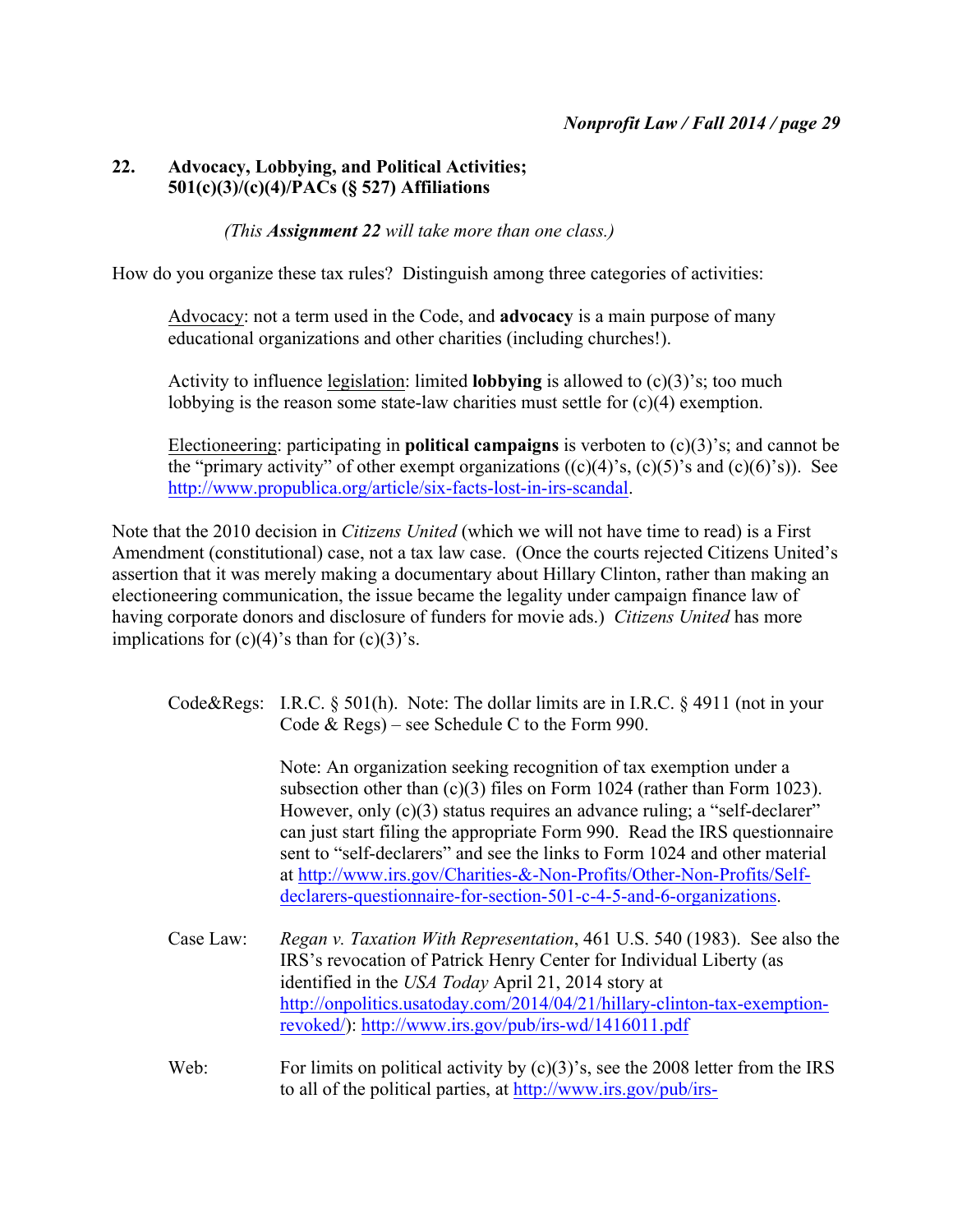tege/2008 paci party letter.pdf. (Note that the IRS terminated its Political Activities Compliance Initiative after five years, without explanation.) If you're interested, lots of examples are set out in *Revenue Ruling 2007-41*, at http://www.irs.gov/irb/2007-25\_IRB/ar09.html. For IIT's policy on political activity on campus, go to http://www.iit.edu/news/iittoday/?p=25875 (Jan. 24, 2014).

If you're interested, *Revenue Ruling 2004-6* addresses advocacy activities by (c)(4)'s, (c)(5)'s, and (c)(6)'s); go to http://www.irs.gov/irb/2004-04\_IRB/ar10.html.

For a private ruling approving a  $(c)(3)$ ,  $(c)(4)$ , PAC chain, see http://www.irs.gov/pub/irs-wd/1127013.pdf (April 15, 2011).

The IRS erroneously released Crossroads GPS's pending (c)(4) application; *Pro Publica* has it at http://s3.documentcloud.org/documents/537045/crossroads-gpsapplication-to-irs.pdf (see Part II, Q.15, re political activities). Crossroads' 2011 and 2012 Forms 990 are online. See generally http://www.propublica.org/article/what-newly-released-docs-tell-us-aboutthe-irs-and-how-it-handles-dark-mone.

For the distinction between § 527 and § 501(c)(4) in terms of disclosure, see these segments of the September 29, 2011 episode of the Colbert Report – it's surprisingly accurate but typically profane (send the kids out of the room!): http://www.colbertnation.com/the-colbert-report-videos/398530/september-29- 2011/colbert-super-pac---ham-rove-s-comeback and http://www.colbertnation.com/the-colbert-report-videos/398531/september-29- 2011/colbert-super-pac---trevor-potter---stephen-s-shell-corporation. Don't worry if you're not following the plot – I'll explain in class. Colbert – whose material on this topic (including his SuperPAC's 10-page ruling from the Federal Elections Commission) is available at http://www.colbertsuperpac.com/home.php – won a Peabody award for his campaign-law work, and a study found that his viewers were better informed on the (c)(4) issue during the 2012 election cycle than watchers of network news (http://www.annenbergpublicpolicycenter.org/stephencolberts-civics-lesson-or-how-a-tv-humorist-taught-america-about-campaignfinance/). I've heard that the FEC staff are huge Colbert fans!

Supp.: "Pastors' Web Electioneering Attracts U.S. Reviews of Tax Exemptions" and "Former EO Director: Penalize Promoters of Church Campaign." On July 17, 2014, the Freedom From Religion Foundation announced a settlement of its suit against the IRS for failure to enforce the prohibition on church politicking – go to http://ffrf.org/news/newsreleases/item/20968-ffrf-irs-settle-suit-over-church-politicking.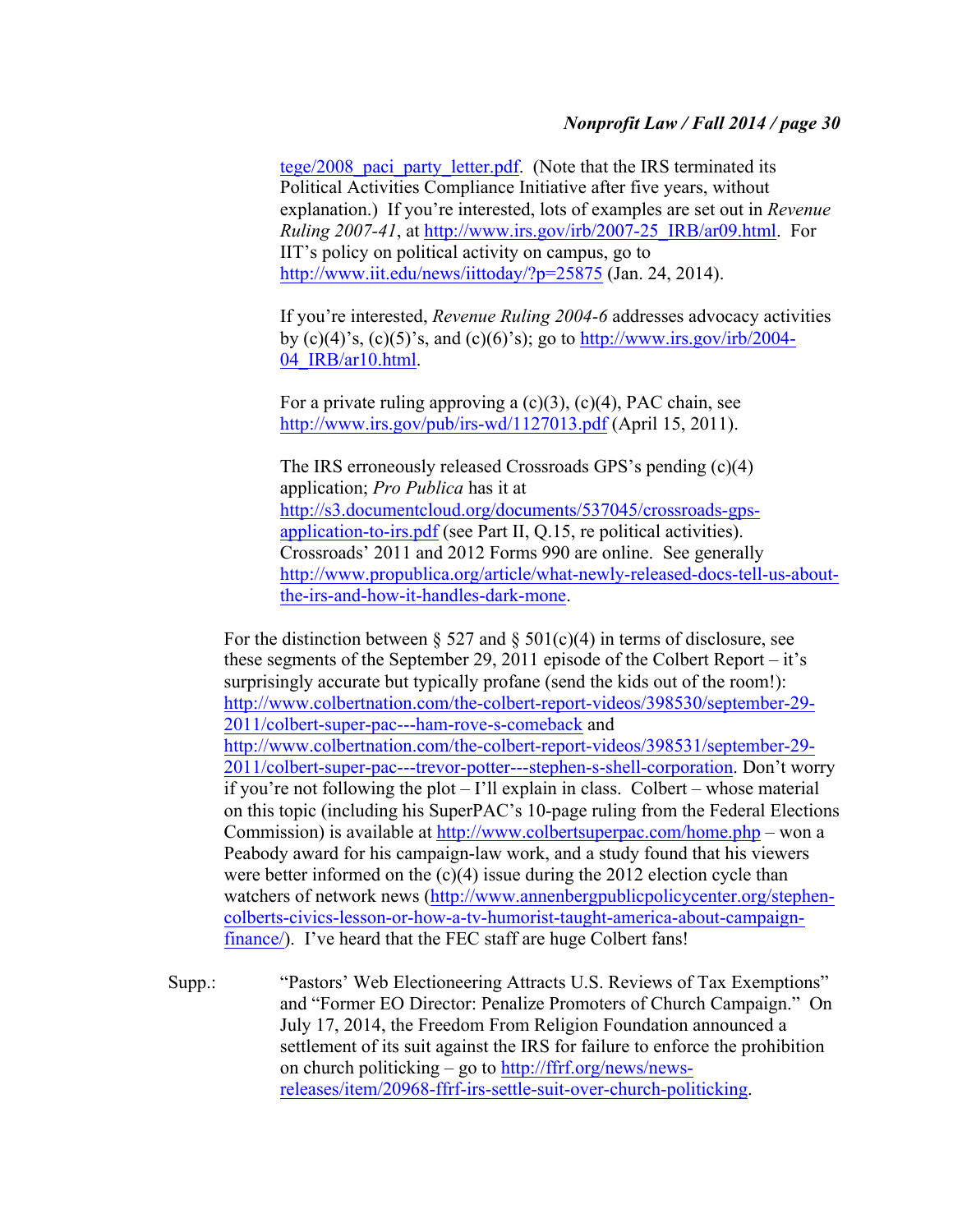# **The IRS's (c)(4) Controversy:**

- Supp.: Brody, "Can the IRS Regulate Charities Engaged in Advocacy and Politics After the 501(c)(4) Controversy?"; Edsall, *Scandals Republicans Like*.
- Web: For coverage of the IRS's May 2013 denial of exemption to a liberal group, see http://www.publicintegrity.org/2014/06/19/14974/irs-saysliberal-group-too-political-social-welfare-status.

In November 2013 the IRS proposed (c)(4) that were universally panned: http://taxprof.typepad.com/taxprof\_blog/2013/11/treasury-irsannounce.html. In May, the IRS withdrew the proposed regs: http://www.irs.gov/uac/Newsroom/IRS-Update-on-the-Proposed-New-Regulation-on-501(c)(4)-Organizations.

Stephen Colbert had asked to testify at the hearing on the proposal (go to http://www.regulations.gov/#!documentDetail;D=IRS-2013-0038- 122965). Adler & Colvin's Top 25 comments on the proposed (c)(4) regs, (http://www.nonprofitlawmatters.com/tax-treatment-of-lobbying-politicalactivities/) start with Colbert's at #25: "… Stephen Colbert's comments [are not the most] informative, but … they are perhaps the shortest and the most entertaining of the bunch. And they succinctly illustrate why the IRS rulemaking must continue: we wouldn't want to miss his testimony at the public hearing." I guess we'll have to wait for new proposed regs!

See the Tax Policy Center's pithy assessment (June 24, 2014): http://taxvox.taxpolicycenter.org/2014/06/24/real-irs-flap-dark-moneyemails/?utm\_source=iContact&utm\_medium=email&utm\_campaign=Dail y%20Deduction&utm\_content=Daily+Deduction+-+6%2F25.

For Public Integrity's July 2014 report, six months in the making, go to: http://www.publicintegrity.org/2014/07/15/15035/hobbled-irs-cant-stemdark-money-flow.

**State Clean Government Laws: California and New York recently adopted laws** requiring  $(c)(4)$ 's and  $(c)(6)$  trade associations spending above certain thresholds in state elections to disclose their top large donors.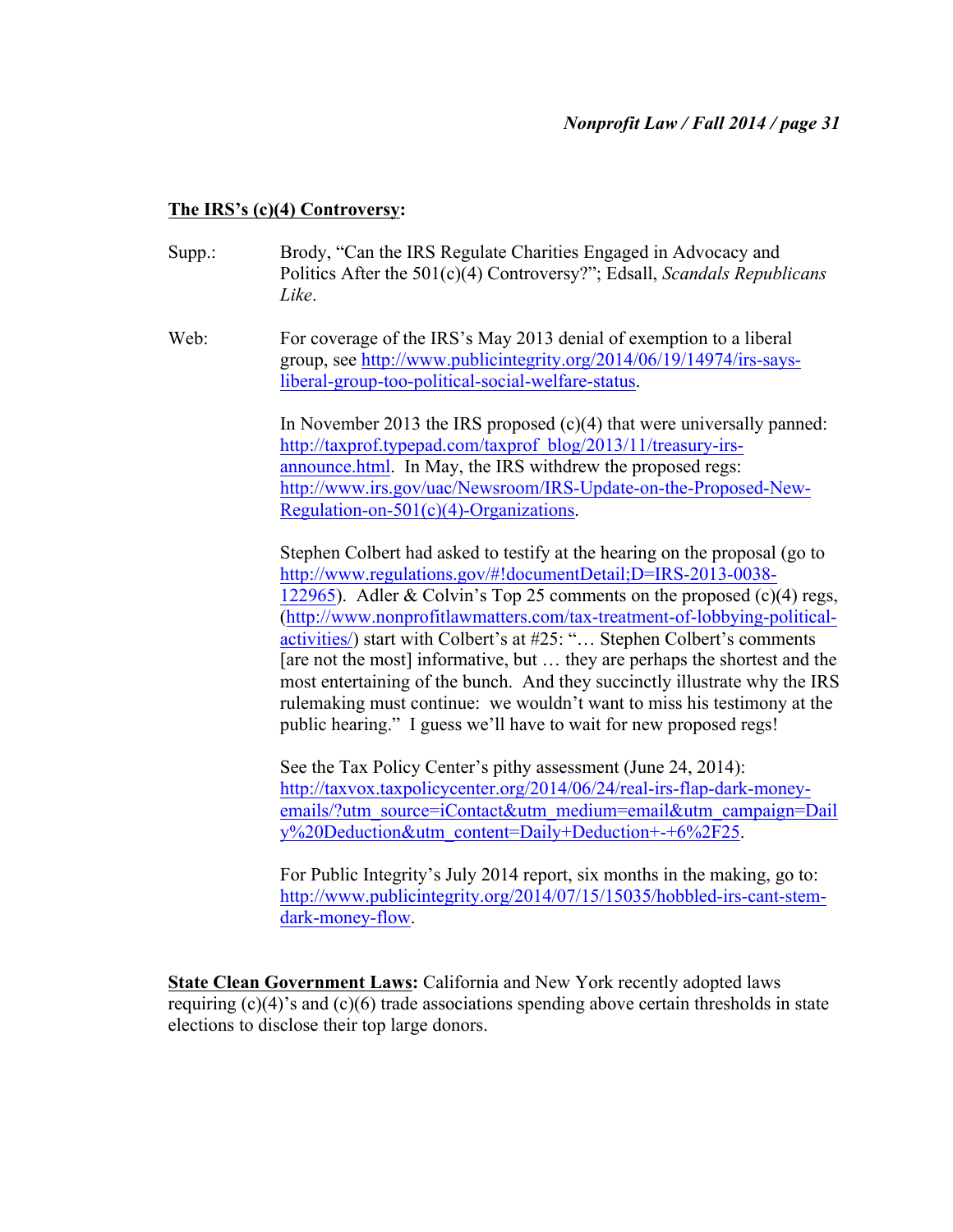### **23. Commercial Activities and the "Unrelated Business Income Tax"**

*(This Assignment 23 will take about two full hours.)*

Supp.: In Code & Regs, read I.R.C. § 511(a) & (b); § 512(a)(1) & (3), and (b)(1) through (12);  $\S$  513(a), (c), & (i); Treas. Reg.  $\S$  1.501(c)(3)-1(e).

> Brody, excerpts from "Business Activities of Nonprofit Organizations" (2008); Mullen & Glanton, *Chicago Museums Increasingly Rely on Private, Nighttime Parties for Funding*. Note that Sen. Coburn proposed repealing (c)(6) exemption for professional sports leagues (like the NFL).

Web: Skim the Boy Scouts of America's 2012 Form 990-T, available at http://scoutingnewsroom.org/wp-content/uploads/2014/01/2012\_990T.pdf (how do you lose \$3 million selling advertising? – and report losses every year from unrelated business activities!). Read Private Letter Ruling 200722028 (no UBIT from sale of breast cancer items), at http://www.irs.gov/pub/irs-wd/0722028.pdf. For the Metropolitan Museum of Art's international store locations, go to: http://store.metmuseum.org/The-Met-Store-Locations/page/internationalstorelocator. See also the rental opportunities, described at http://www.metmuseum.org/about-the-museum/entertainingat-the-met. Explore Colonial Williamsburg's online shop at http://www.williamsburgmarketplace.com.

> For IRS's 1-pager of data, see http://www.irs.gov/pub/irssoi/09ubisnapshot.pdf. If interested in details, read the Summary of the report at http://www.irs.gov/pub/irs-soi/13eosumbulunrelateintax.pdf. As you'll see, the amount of UBIT we collect is miniscule. Why keep it? See Brody & Cordes, "The Unrelated Business Income Tax: All Bark and No Bite?," at http://www.urban.org/UploadedPDF/philanthropy\_3.pdf.

> For the House Ways & Means Oversight Subcommittee's hearing on the colleges and universities compliance study (available at http://www.irs.gov/pub/irs-tege/CUCP\_FinalRpt\_042513.pdf), with the statement by then-EO Director Lois Lerner, go http://waysandmeans.house.gov/calendar/eventsingle.aspx?EventID=3323 14. For advice, see http://www.capdale.com/lessons-learned-from-the-irscolleges-universities-compliance-project. If you're interested, see the June 2014 ACT report on UBIT Compliance by Colleges and Universities, starting on page 75 of http://www.irs.gov/pub/irs-tege/tege\_act\_rpt13.pdf.

> Compare Steuerle, *When Nonprofits Conduct Exempt Activities as Taxable Enterprises*, at http://www.urban.org/UploadedPDF/philanthropy\_4.pdf.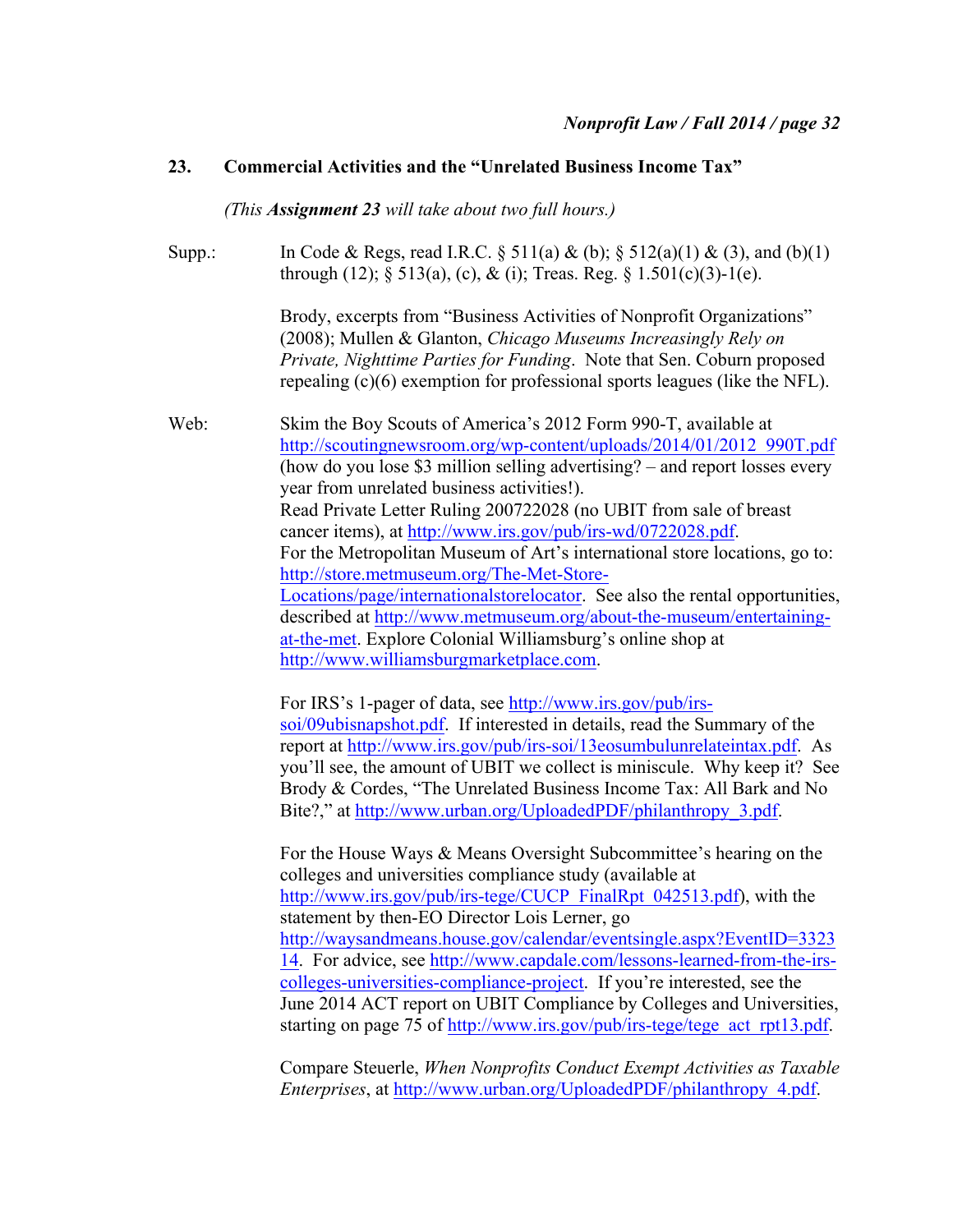# **24. Administrative and Legislative Change: Form 1023-EZ and Tax Reform Proposals**

Web: To see the new Form 1023-EZ ("fast-track" exemption application for small orgs), which can be filed only electronically, go to: http://www.irs.gov/pub/irs-pdf/f1023ez.pdf; for the July 1, 2014 press release, go to: http://www.irs.gov/uac/Newsroom/New-1023-EZ-Form-Makes-Applying-for-501c3Tax-Exempt-Status-Easier-Most-Charities-Qualify; and for detailed explanation of the requirements (particularly pp. 4-5, describing the ineligible organizations), go to http://www.irs.gov/pub/irs-drop/rp-14-40.pdf.

Paul Streckfus reported (July 3, 2014): "The big change from [the proposed version] is that applicants must have assets of \$250,000 or less and annual gross receipts of \$50,000 or less. The IRS had initially said assets of \$500,000 or less and annual gross receipts of \$200,000 or less. Initial reaction to these changes has been favorable."

- Supp.: *Chronicle of Philanthropy* story on the proposed Form 1023-EZ.
- Web: For *Time* magazine's summary, *IRS to Rubber-Stamp Tax-Exempt Status for Most Charities After Scandal* (subtitled *IRS head touts "efficiencies," but some groups fear fraud*) go to http://time.com/2979612/irs-scandal-tax-exempt-tea-partypolitical-groups-john-koskinen/

Read the National Council of Nonprofits (April 30, 2014) on the proposed form: http://www.councilofnonprofits.org/files/downloads/1023%20EZ%20Comments %20--%20National%20Council%20of%20Nonprofits.pdf; and from NAAG-NASCO (April 30, 2014): http://www.nasconet.org/wpcontent/uploads/2014/05/FINAL-NASCO-comments-re-Form-1023-EZ1.pdf.

Commented Paul Streckfus (Email Update 2014-92, May 7, 2014)):

Who knew the IRS would be such a unifying force in these troubled times? Just about everybody now hates the proposed  $(c)(4)$  regs – Democrats, Republicans, Independents or, if you prefer, blues, reds, purples. And now it appears just about everybody opposes the new Form 1023-EZ.

One has to wonder who is in charge of EO operations these days. Commissioner John Koskinen needs to right what is now his sinking ship. I realize the EO Division and the IRS have gone through a slew of managers in the last year, and I don't mean to kick folks when they are down, but a little tough love is called for here. Somehow Koskinen has to develop a strong EO team that will make smart decisions instead of keep coming up with dumb ideas. In a recent letter, reprinted below, the National Council of Nonprofits clearly outlines what is wrong with the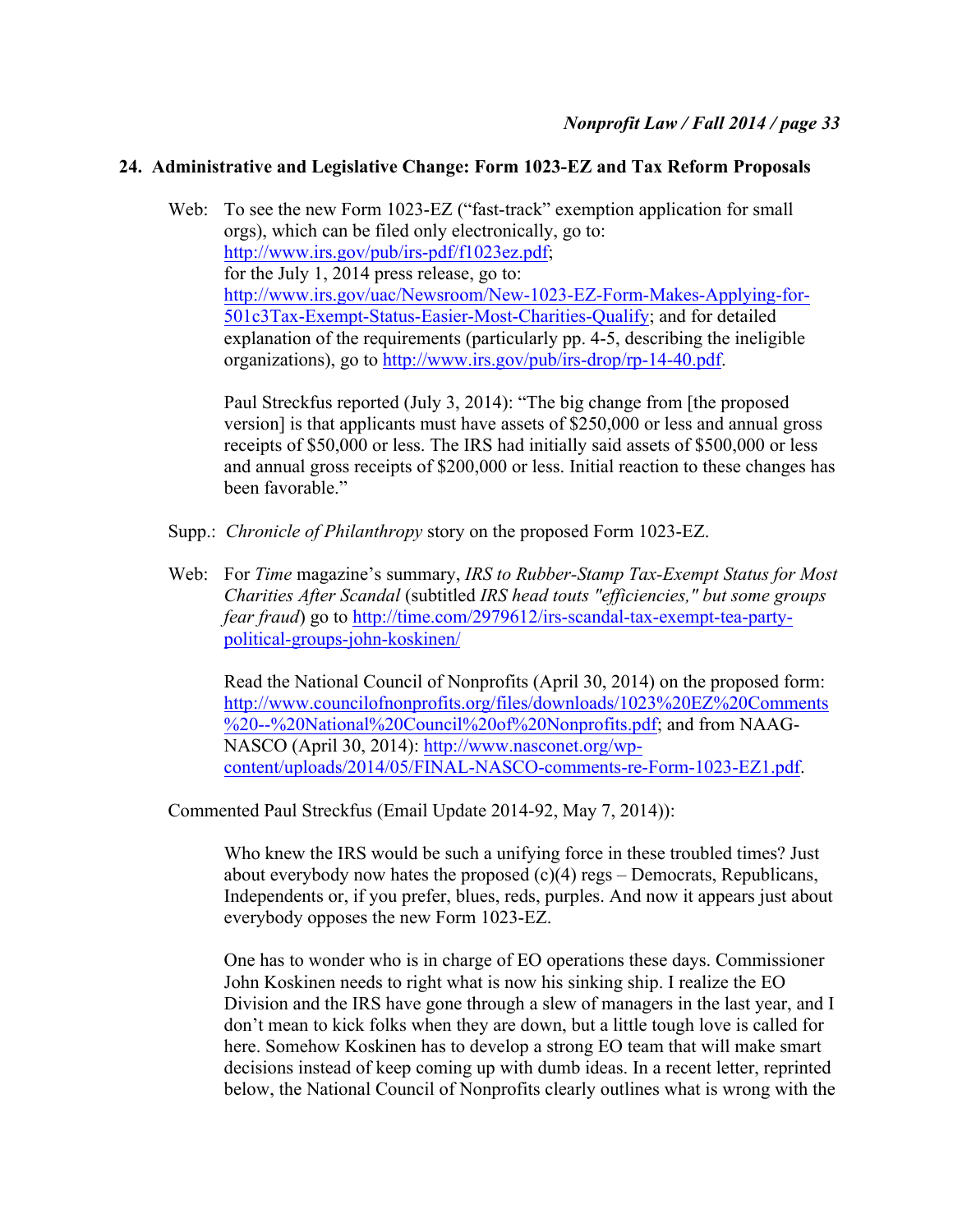1023-EZ. As I see it, the IRS cannot just walk away from its regulatory responsibilities by installing a registration system for anyone who wants to run an exempt organization, especially a (c)(3) that gets section 170 deductibility of contributions. I see a day when most Americans will file a 1040 and a 990, with half their income contributed to their own  $(c)(3)$ , and the IRS will need a 100% audit rate to keep the government going. While we won't miss Congress, we will still need an Army and a Navy and some other crucial services only the federal government can provide.

See also http://tsne.org/ill-advised-solution-serious-problem (Third Sector New England's criticism of the "cross my heart and hope to die" approach).

Combining elimination of up to 70% of annual exemption applications with the IRS's announced shift of the EO guidance function from the EO Division to Chief Counsel, what will become of the IRS's advance ruling policy? More generally, aren't we all better off when the IRS performs its gate-keeper rule to nip in the bud such organizations as the one in Determination Letter 201430014 (April 30, 2014), available at http://www.irs.gov/pub/irswd/201430014.pdf (denying exemption to an organization whose stated purpose is the "protection of the human rights of defenseless victims from involuntary microwave and M attack, organized stalking, or direct mind control attack of its various forms, and to compensate such targets from (SIC) the associated damage or death resulting from such sightings")?!

Compare Letter 201429027 (released July 18, 2013), available at http://www.irs.gov/pub/irs-wd/201429027.pdf, denying exemption to an organization whose "purpose, as described in more detail in your Form 1023 . . . , is to facilitate the distribution of contributions made by wireless mobile telephone customers to charities sponsoring fundraising projects." The IRS's approach (although not the conclusion) in that ruling prompted Paul Streckfus to write (*EO Tax Journal* 2014-147 (July 25, 2014)):

Denial 201429027, reprinted below, appears correct but, as has been the case in recent denials, there are rationale statements that seem overly broad. Or maybe the IRS is becoming more assertive in attacking arrangements that seem to benefit insiders. In any event, the denial raises a number of issues that appear to have been reviewed in some depth by Tax Law Specialists in the National Office, and perhaps with review by the Office of Chief Counsel. As an aside, let me note both the proposed denial letter and the final denial letter are dated December 12, 2012. I assume the proposed denial was issued on December 12, 2012, and that the final denial letter came out earlier this year. Here are some rationale statements from Denial 201429027 that I believe may be overly broad:

• "First, you lack the public support and public control that are characteristic of a charitable organization seeking to serve the public." If this is a requirement, a large number of recognized (c)(3)s are in trouble.

• "You are similar to the organization described in *B.S.W. Group,* 70 T.C. 352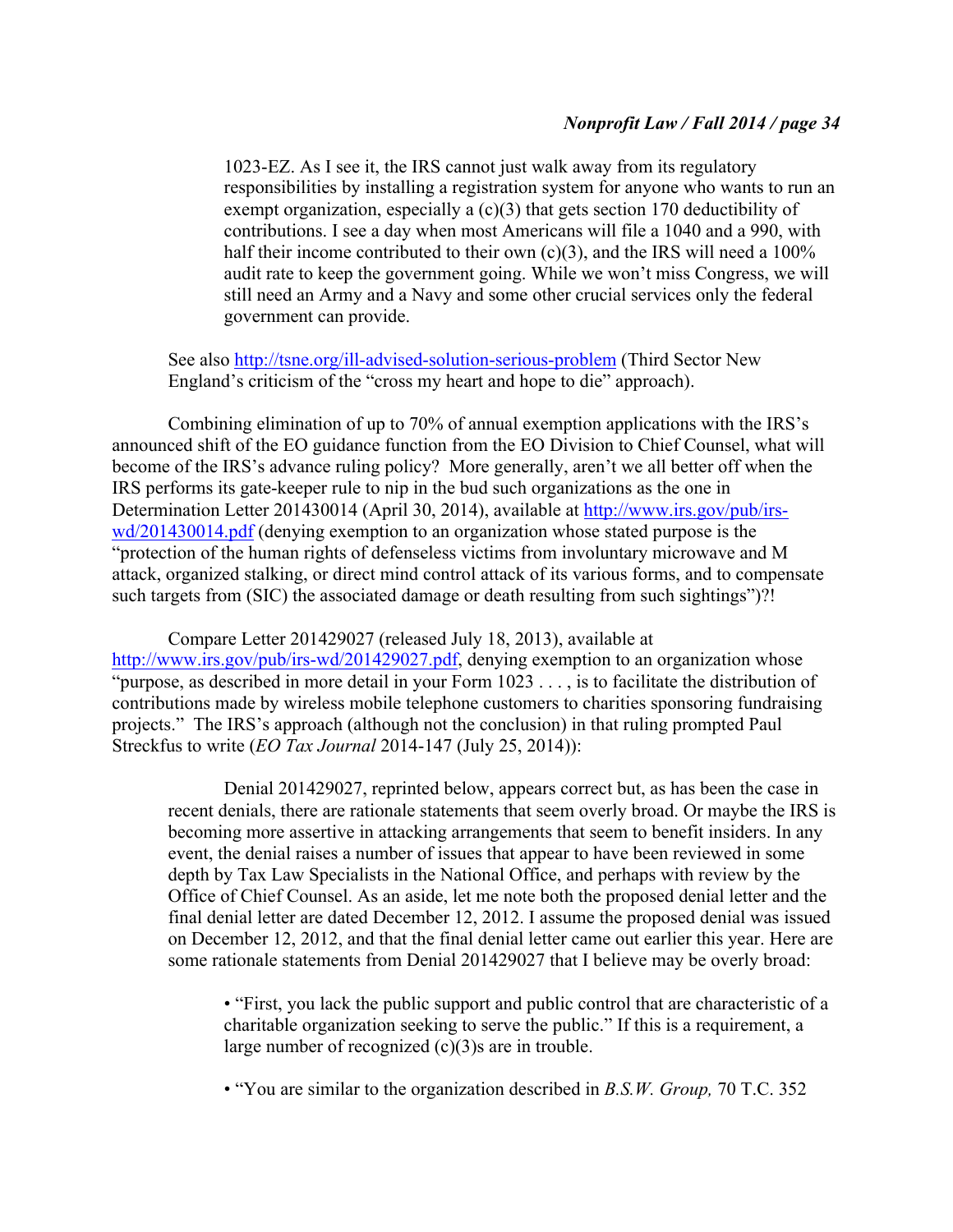(1978), in which the court cited lack of solicitation and sole support from fees as factors disfavoring exemption." Same comment as above: If this is a requirement, a large number of recognized (c)(3)s are in trouble.

• "In addition to your lack of public financial support, your organization shows none of the public involvement that characterizes organizations serving a public interest." Same comment as above: If this is a requirement, a large number of recognized (c)(3)s are in trouble.

• "You are unlike the organization described in Rev. Rul. 69-441, *supra,* in which the organization's Board of Directors is comprised of representatives from religious organizations, civic groups, labor unions, business groups, and educational institutions." I've argued for independent boards for years. Is the IRS finally coming around to my point of view?

• "Like the organization in *Church by Mail,* T.C. Memo 1984-349, *aff'd* 765 F.2d 1387 (9th Cir. 1985), you have chosen without any competition one for-profit entity to manage every aspect of your business." This seems to be a common practice, with the IRS only asking for a veneer of arm's-length dealing at fair market value. I'd have no problem with the IRS cracking down on a lot of these insider deals that are very common in the nonprofit world.

• "When private individuals or for-profit entities have either formal or effective control of a nonprofit organization, it raises questions concerning whether the organization furthers the profit-seeking motivations of those private individuals or entities." Same comment as above: This seems to be a common practice, with the IRS only asking for a veneer of arm's-length dealing at fair market value.

• "Although you do not have the long-term management agreement that the court objected to in *Redlands,* 113 T.C. 47 (1999), the effect of ceding all control to LLC effectively keeps you from being independent. As the court pointed out in *Redlands,* you have no ability to oversee your activities because you have no independent employees or resources." Same comment as above: This seems to be a common practice, with the IRS only asking for a veneer of arm's-length dealing at fair market value.

• "Absent appropriate control of the funds, you operate as a conduit to direct charitable donations, an activity that has not been recognized as charitable within the meaning of I.R.C  $\S$  501(c)(3)." I'm not sure what the IRS is stating here. What is meant by "appropriate control of the funds"? Do donor-advised funds have "appropriate control of the funds"? If not, are they mere conduits and hence not exempt?

And see the (anonymous) reaction from someone inside the IRS, writing to Streckfus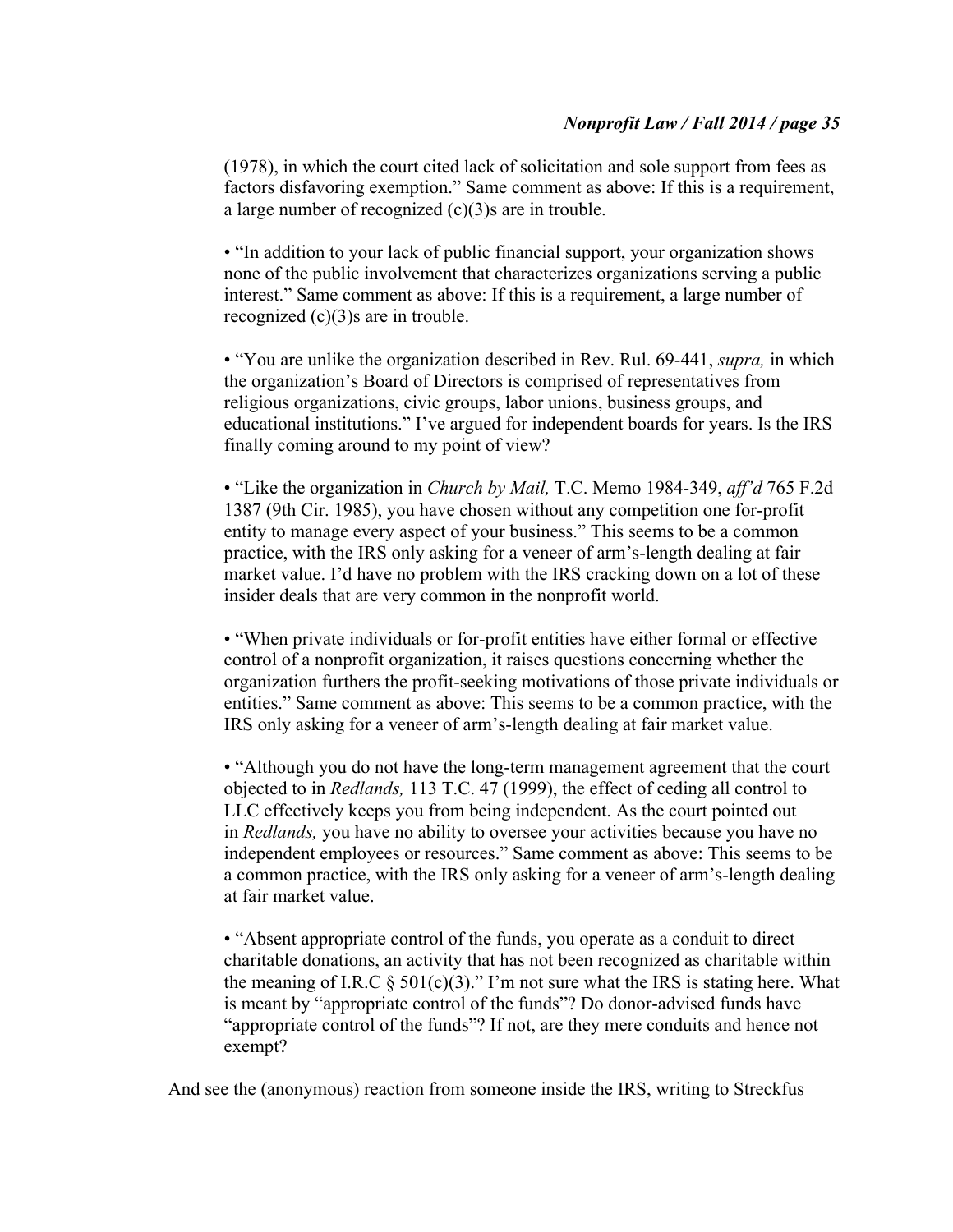(EOTJ Email Update 2014-90 (Monday, May 5, 2014)):

Oh Paul, Paul, Paul. For so long I've resisted the urge to write you (call it IRS paranoia), but Dorothy has finally surrendered.

With respect to the . . . new Form 1023-EZ, while I think those lawyers have a vested interest in killing the 1023-EZ, I completely agree with them.

I understand the resource constraints and other pressures that have led to the 1023-EZ. However, I consider Determ Agents and Specialists to be gatekeepers of the public trust (laugh all you want, Mr. Issa). The "full development" cases we get are called that for a reason. They require heightened scrutiny, and often with a little education we provide the applicants (a core part of our mission), we can set them on the right path from the start.

An ounce of prevention is worth a pound of cure.

Now, unfortunately, I fear those efforts will be undercut, and dispersing us to the field for subsequent audits and compliance checks will be sorely inadequate to address the flood of abuse that may ensue.

This is on top of having us now work highly complex cases that were previously reserved for EO Technical. I won't go into the training we're getting for this, but you can guess (I, too, miss the old days of CPE, with greats like Bill Brockner, Debbie Kawecki, and Charlie Anderson at the helm ... sigh).

If you think EO is dysfunctional now, better fasten your seatbelt. I hope I'm wrong.

-- Name Withheld on Request

Compare the comments (June 2, 2014) of the late (and former EO'er) Bill Brockner:

A registration system is necessary. Applicants make representations. But so do 1040 [individual] and 1120 [corporate] filers. There is no evidence that untrue statements are more prevalent with these filers than with 1023 or 1024 applicants. The applicants are subject to penalties of perjury. If the applicants are (or were) not what was represented, throw the book at them and the people who prepared the application. Maybe make it clear that the years of unlawful exemption will include a payback of the value of the years of exemption, with interest and penalties, by the perps who prepared, assisted, and signed the forms if the organization is financially challenged. The SEC has a registration system. So do the state and local governments that regulate nonprofits. Go to a registration system and place most of the present Determinations personnel or their positions on the EO Exam side.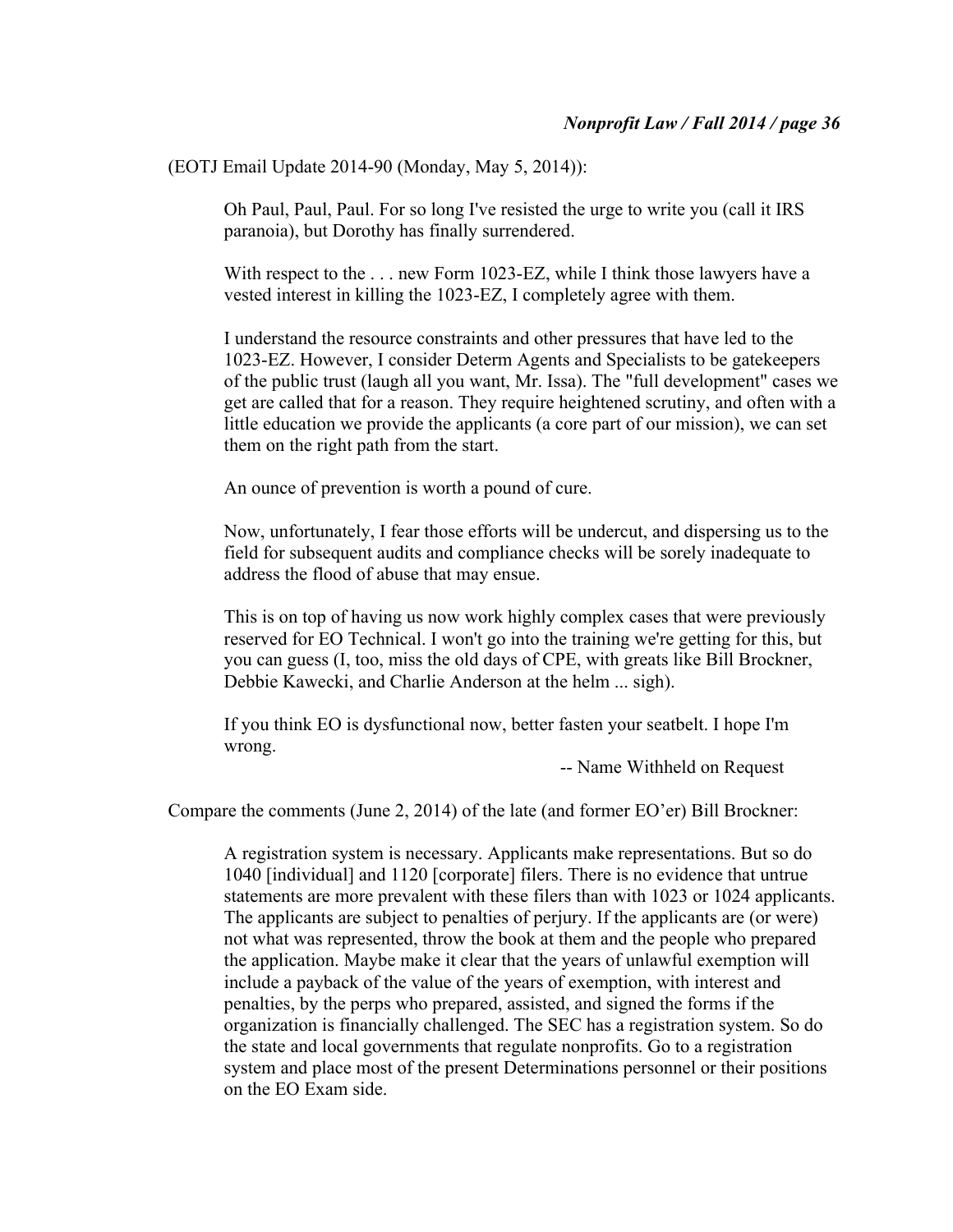# **25. Peer Group Role in Charity Governance**

*(This will be brief, if we don't omit it altogether for lack of time.)*

- Web: \* BBB Wise Giving Alliance Charity Standards, at http://www.bbb.org/us/Standards-Charity/ – also, search, e.g., for "Feed the Children"
	- \* Association of Fundraising Professionals Ethics Guides, at http://www.afpnet.org/ethics
	- \* Charity Navigator, at www.charitynavigator.org and read "How Do We Rate Charities?" under Methodology – also, search, e.g., for "American Red Cross," and read the rating and comments.
	- \* Wall Watchers, at www.ministrywatch.com, and read a couple of "Donor Alert Ministries."
	- \* American Institute of Philanthropy, at www.charitywatch.org.

See also the *Tampa Bay Times*' online tool – at www.charitychecker.com -- that graphically aggregates the ratings and reviews offered by the BBB Wise Giving Alliance, CharityNavigator, GreatNonprofits and GuideStar.

The 2007 Report of the Panel on the Nonprofit Sector, convened by Independent Sector at the request of then-Senate Finance Committee chair Chuck Grassley: http://www.nonprofitpanel.org/Report/index.html.

Grassley also asked the Evangelical Council for Financial Accountability (www.ecfa.org) to look into certain ministries. See "Grassley Releases Review of Tax Issues Raised by Media-based Ministries," at http://grassley.senate.gov/news/Article.cfm?customel\_dataPageID\_1502= 30359. The Commission's December 2012 report is at http://religiouspolicycommission.org.

For a public/private partnership between a state AG and a state nonprofit association, go to www.ag.state.il.us/charities/charitable\_advisory.html, and click on the link to the Donor's Forum for best practices. The Illinois AG also has links to other charity watchdogs and "peer regulators."

Compare http://www.nytimes.com/roomfordebate/2014/05/27/should-thegovernment-grade-colleges?hp&rref=opinion.

Supp.: Bialik, *Charity Rankings*.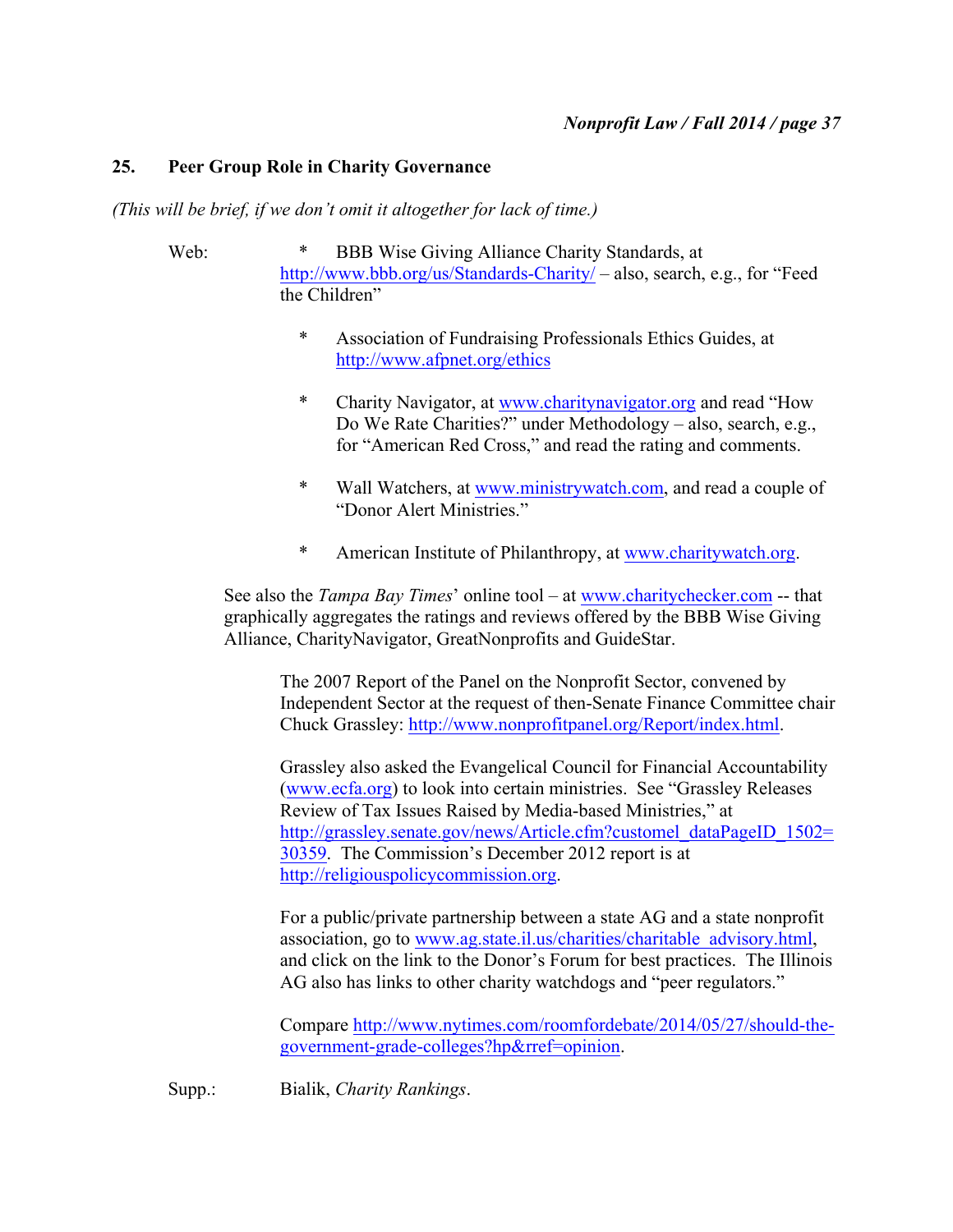### **26. State Property-Tax Exemption for Charities**

*(We'll abbreviate or omit this topic if we're running out of time.)*

Web: Brody, Marquez & Toran, http://www.urban.org/UploadedPDF/412640- The-Charitable-Property-Tax-Exemption-and-PILOTs.pdf.

> See Brody bibliography on property-tax exemption and PILOTs at http://www.urban.org/taxandcharities/upload/prop-tax-brody-biblio-July-2012.pdf -- focus on Illinois, but skim the rest.

> > Note: As for Pennsylvania, in June 2013, the legislature approved an amendment to the state constitution "providing that the General Assembly may, by law, establish uniform standards and qualifications which shall be the criteria to determine qualification as institutions of purely public charity under Article VIII, Section 2(a)(v) of the Pennsylvania Constitution.

> > "In order to amend the Constitution, legislation proposing the Constitutional amendment must be passed by the General Assembly in two consecutive legislative sessions and be advertised in newspapers upon each passage before being submitted to the electorate for approval." See –

http://www.legis.state.pa.us/WU01/LI/BI/FN/2013/0/SB0004P0347.pdf.

Read the Illinois Supreme Court's opinion in Provena Covenant Medical Center, upholding denial of exemption for 2002, available at http://www.state.il.us/court/opinions/supremecourt/2010/march/107328.pd f, and Provena's reaction, posted at: http://www.provena.org/covenant/body.cfm?xyzpdqabc=0&id=6&action= detail&ref=2675.

On a related note, see http://www.nytimes.com/2014/05/26/us/hospitalslook-to-health-law-cutting-charity.html